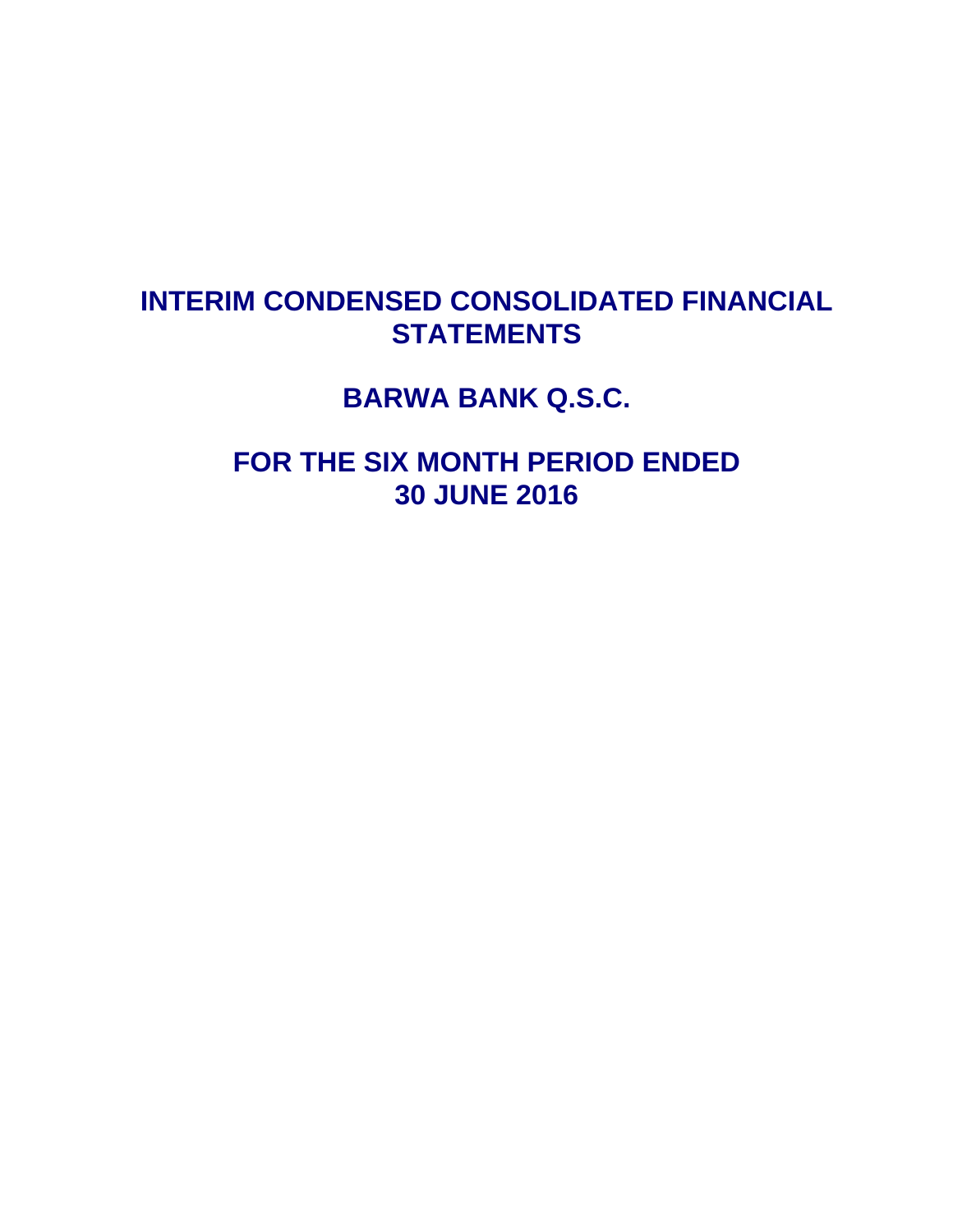## **INTERIM CONDENSED CONSOLIDATED FINANCIAL STATEMENTS For the six month period ended 30 June 2016**

| <b>CONTENTS</b>                                                            | <b>PAGE</b>    |
|----------------------------------------------------------------------------|----------------|
| Independent auditors' review report                                        |                |
| Interim condensed consolidated statement of financial position             | 2              |
| Interim condensed consolidated statement of income                         | 3              |
| Interim condensed consolidated statement of changes in owners' equity      | $4 - 5$        |
| Interim condensed consolidated statement of cash flows                     | 6              |
| Interim condensed consolidated statement of restricted investment accounts | $\overline{7}$ |
| Notes to the interim condensed consolidated financial statements           | $8 - 22$       |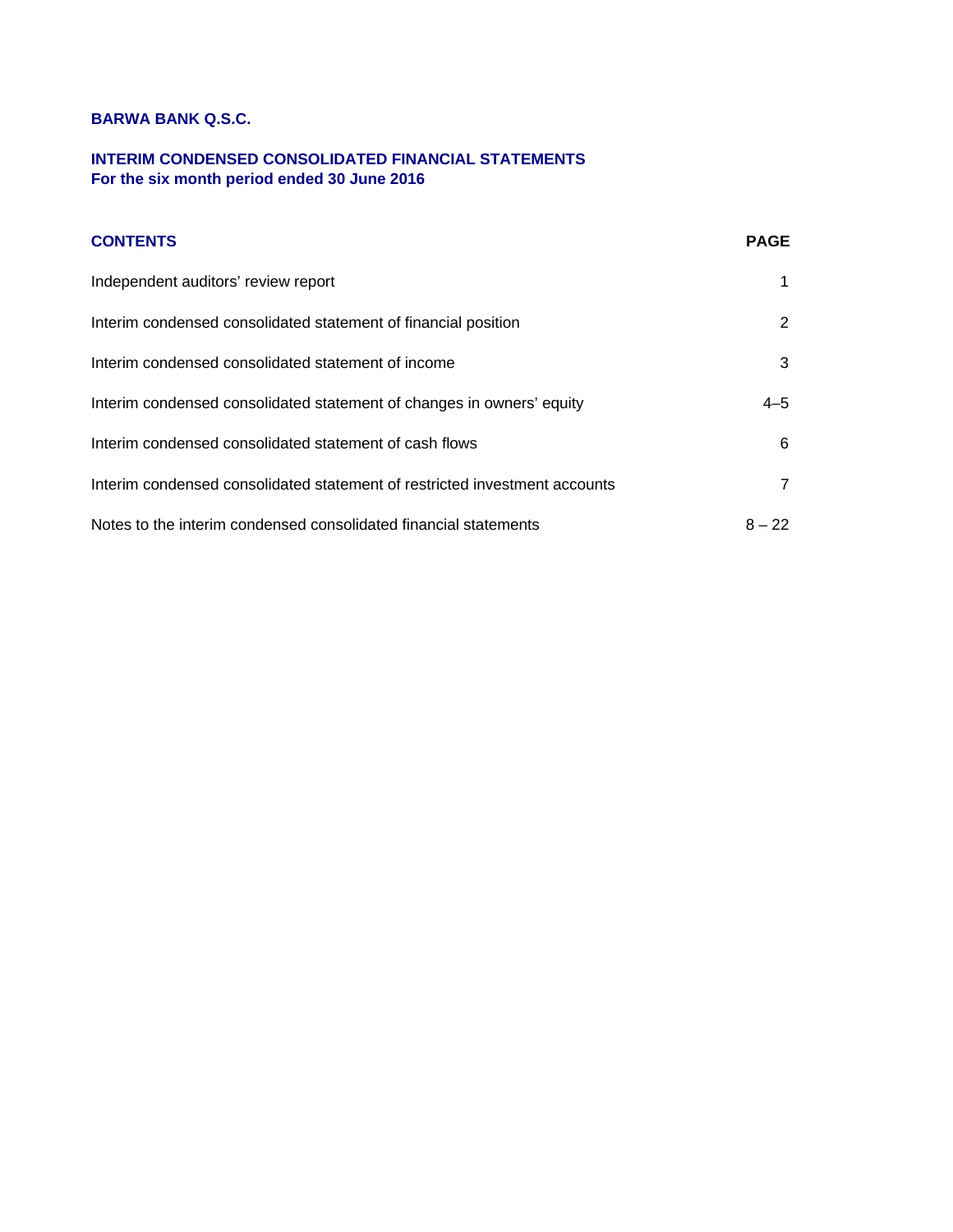

Deloitte & Touche - Qatar Branch Al Ahli Bank Head Office Building Suhaim Bin Hamad Street Al Sadd Area P.O. Box 431 Doha - Oatar

Tel: +974 44341112 Fax: +974 44422131 www.deloitte.com

#### **INDEPENDENT AUDITOR'S REVIEW REPORT**

**To The Shareholders** Barwa Bank O.S.C. Doha-Oatar

## **Introduction**

We have reviewed the accompanying interim condensed consolidated financial statements of Barwa Bank Q.S.C. ("the Bank") and its subsidiaries (together referred to as the "Group") comprising the interim consolidated statement of financial position as at 30 June 2016, and the related interim condensed consolidated statements of income for the three month and six month periods ended 30 June 2016, changes in owner's equity, cash flows and changes in restricted investment accounts for the six month period then ended, and certain explanatory notes. Management is responsible for the preparation and presentation of these interim condensed consolidated financial statements in accordance with the Financial Accounting Standards issued by the Accounting and Auditing Organisation for Islamic Financial Institutions ("AAOIFI"), the applicable provisions of Qatar Central Bank regulations, the basis of accounting mentioned in note (2a) of the accompanying interim condensed consolidated financial statements and the Bank's undertaking to operate in accordance with Islamic Shari'a rules and principles. Our responsibility is to express a conclusion on these interim condensed consolidated financial statements based on our review.

## Scope of review

We conducted our review in accordance with International Standard on Review Engagements 2410, "Review of Interim Financial Information Performed by the Independent Auditor of the Entity". A review of the interim financial information consists of making inquiries, primarily of persons responsible for financial and accounting matters, and applying analytical and other review procedures. A review is substantially less in scope than an audit conducted in accordance with International Standards on Auditing and consequently does not enable us to obtain assurance that we would become aware of all significant matters that might be identified in an audit. Accordingly, we do not express an audit opinion.

#### Conclusion

Based on our review, nothing has come to our attention that causes us to believe that the accompanying interim condensed consolidated financial statements are not presented fairly, in all material respects, in accordance with note (2a) of the accompanying interim condensed consolidated financial statements and applicable provisions of Qatar Central Bank regulations.

Doha-Oatar September 5, 2016 For Deloitte & Touche **Oatar Branch** 

**Walid Slim** Partner License No. 319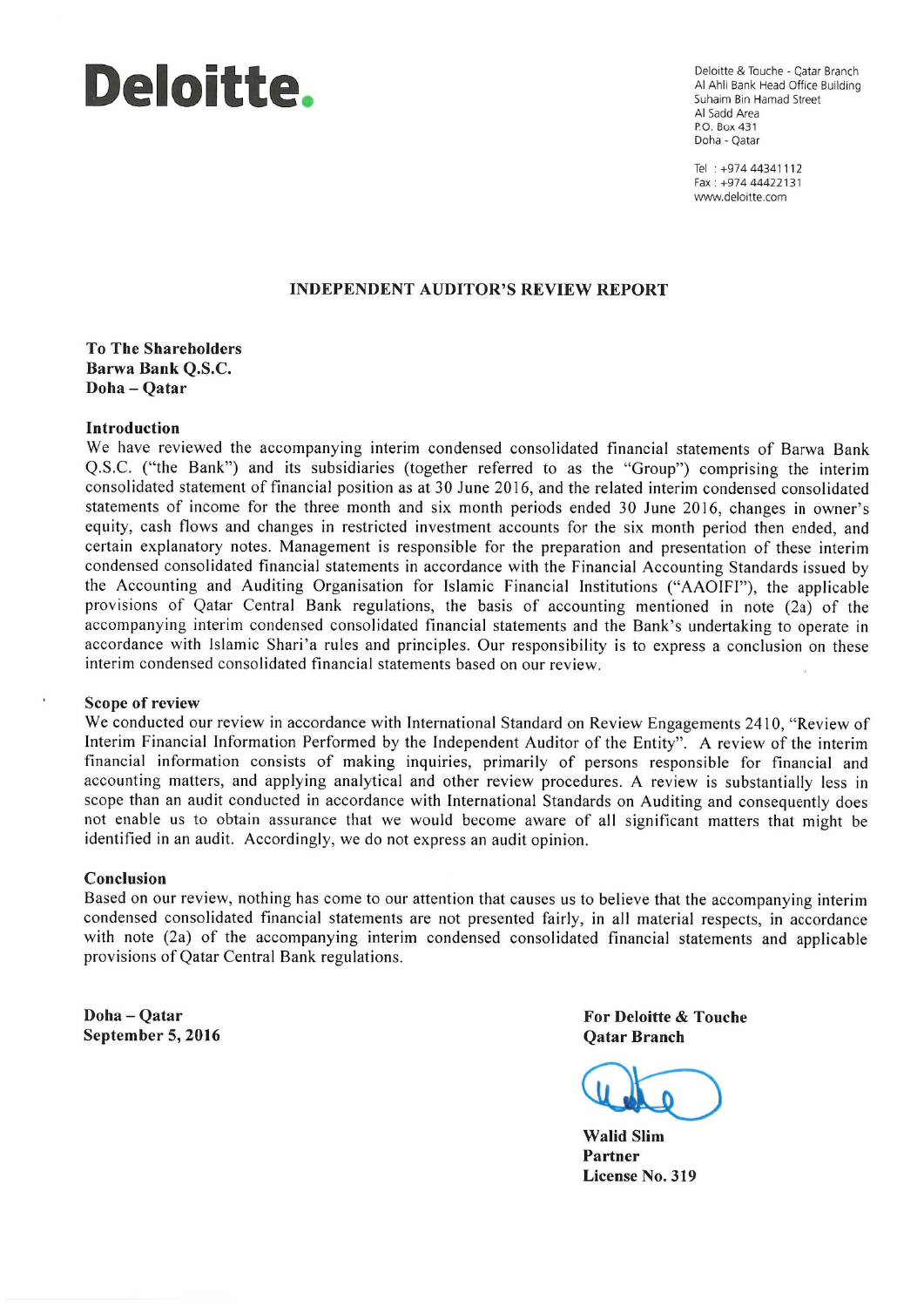| <b>INTERIM CONDENSED CONSOLIDATED STATEMENT OF FINANCIAL POSITION</b> |             |                 |                     |  |  |  |
|-----------------------------------------------------------------------|-------------|-----------------|---------------------|--|--|--|
|                                                                       |             | 30 June<br>2016 | 31 December<br>2015 |  |  |  |
|                                                                       | <b>Note</b> | (Reviewed)      | (Audited)           |  |  |  |
| <b>ASSETS</b>                                                         |             |                 |                     |  |  |  |
| Cash and balances with Qatar Central Bank                             | 7           | 1,582,155       | 1,396,946           |  |  |  |
| Due from banks                                                        | 8           | 1,823,185       | 2,403,836           |  |  |  |
| Financing assets                                                      | 9           | 30,136,481      | 28,497,638          |  |  |  |
| Investment securities                                                 | 10          | 9,696,546       | 11,219,306          |  |  |  |
| Investment in associates and joint ventures                           | 11          | 301,732         | 299,717             |  |  |  |
| Investment property                                                   |             | 4,662           | 4,662               |  |  |  |
| <b>Fixed assets</b>                                                   |             | 254,706         | 267,730             |  |  |  |
| Intangible assets                                                     |             | 777,230         | 777,230             |  |  |  |
| Other assets                                                          |             | 459,311         | 334,553             |  |  |  |
| <b>TOTAL ASSETS</b>                                                   |             | 45,036,008      | 45,201,618          |  |  |  |
| <b>LIABILITIES</b>                                                    |             |                 |                     |  |  |  |
| Due to banks                                                          | 12          | 10,875,193      | 11,837,255          |  |  |  |
| Customer current accounts                                             |             | 3,118,845       | 1,749,029           |  |  |  |
| Other liabilities                                                     |             | 1,302,072       | 1,074,687           |  |  |  |
| <b>TOTAL LIABILITIES</b>                                              |             | 15,296,110      | 14,660,971          |  |  |  |
| <b>EQUITY OF INVESTMENT ACCOUNT HOLDERS</b>                           | 13          | 22,864,893      | 23,715,779          |  |  |  |
| <b>OWNERS' EQUITY</b>                                                 |             |                 |                     |  |  |  |
| Share capital                                                         | 14(a)       | 3,000,000       | 3,000,000           |  |  |  |
| Legal reserve                                                         | 14(b)       | 2,097,700       | 2,097,700           |  |  |  |
| Treasury shares                                                       | 14(c)       | (38, 349)       | (38, 349)           |  |  |  |
| Risk reserve                                                          | 14(d)       | 616,776         | 616,776             |  |  |  |
| Fair value reserve                                                    | 10          | (7, 239)        | (15, 430)           |  |  |  |
| Foreign currency translation reserve                                  |             | (1,714)         | 1,002               |  |  |  |
| Other reserves                                                        | 14(e)       | 426,951         | 426,951             |  |  |  |
| Cash flow hedge reserve                                               |             | (27,009)        |                     |  |  |  |
| Retained earnings                                                     |             | 783,081         | 705,976             |  |  |  |
| TOTAL EQUITY ATTRIBUTABLE TO EQUITY HOLDERS OF THE                    |             |                 |                     |  |  |  |
| <b>BANK</b>                                                           |             | 6,850,197       | 6,794,626           |  |  |  |
| Non-controlling interests                                             |             | 24,808          | 30,242              |  |  |  |
| <b>TOTAL OWNERS' EQUITY</b>                                           |             | 6,875,005       | 6,824,868           |  |  |  |
|                                                                       |             |                 |                     |  |  |  |

## TOTAL LIABILITIES, EQUITY OF INVESTMENT ACCOUNT HOLDERS **AND OWNERS' EQUITY**

These interim condensed consolidated financial statements were approved by the Board of Directors on 5 September 2016 and were signed on its behalf by:

Mohamed Bin Hamad Bin Jassim Al Thani Chairman

**Khalid Yousef Al-Subeai** 

45,036,008

45,201,618

Acting Group Chief Executive Officer

The accompanying notes 1 to 19 form an integral part of these interim condensed consolidated financial statements.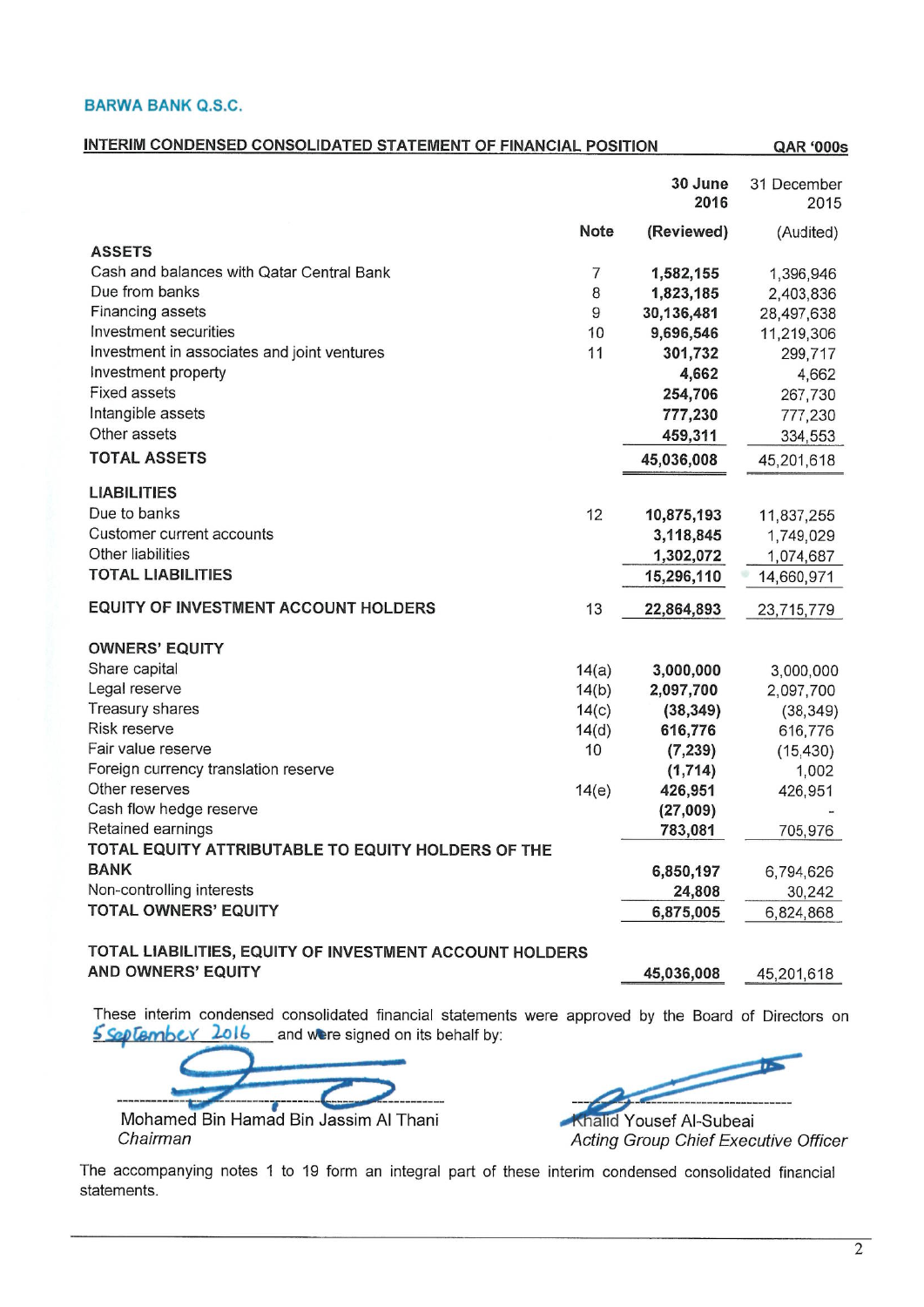## **INTERIM CONDENSED CONSOLIDATED STATEMENT OF INCOME QAR '000s**

|                                                                       |             |            | For the three month period<br>ended 30 June | For the six month period<br>ended 30 June |            |  |
|-----------------------------------------------------------------------|-------------|------------|---------------------------------------------|-------------------------------------------|------------|--|
|                                                                       |             | 2016       | 2015                                        | 2016                                      | 2015       |  |
|                                                                       | <b>Note</b> | (Reviewed) | (Reviewed)                                  | (Reviewed)                                | (Reviewed) |  |
| Net income from financing activities                                  |             | 355,835    | 285,468                                     | 686,286                                   | 590,696    |  |
| Net income from investing activities                                  |             | 105,887    | 107,574                                     | 184,370                                   | 192,602    |  |
| Total net income from financing and<br>investing activities           |             | 461,722    | 393,042                                     | 870,656                                   | 783,298    |  |
| Fee and commission income                                             |             | 39,841     | 34,943                                      | 71,839                                    | 67,918     |  |
| Fee and commission expense                                            |             | (1,989)    | (2,639)                                     | (4, 115)                                  | (5, 122)   |  |
| Net fee and commission income                                         |             | 37,852     | 32,304                                      | 67,724                                    | 62,796     |  |
| Net foreign exchange gain<br>Share of results of associates and joint |             | 7,636      | 1,396                                       | 10,052                                    | 2,584      |  |
| ventures                                                              | 11          | 1,741      | (871)                                       | 3,465                                     | 53         |  |
| Other income                                                          |             | 3,178      | 2,536                                       | 7,793                                     | 4,548      |  |
| <b>Total income</b>                                                   |             | 512,129    | 428,407                                     | 959,690                                   | 853,279    |  |
|                                                                       |             |            |                                             |                                           |            |  |
| Staff costs                                                           |             | (82, 288)  | (84, 239)                                   | (163, 197)                                | (161, 863) |  |
| Depreciation and amortization                                         |             | (8,625)    | (11, 994)                                   | (16, 830)                                 | (23, 419)  |  |
| Other expenses                                                        |             | (37, 572)  | (39,616)                                    | (72, 750)                                 | (79, 515)  |  |
| Finance cost                                                          |             | (42, 710)  | (20, 033)                                   | (77, 437)                                 | (41, 709)  |  |
| <b>Total expenses</b>                                                 |             | (171, 195) | (155, 882)                                  | (330, 214)                                | (306, 506) |  |
| Net impairment loss on investment securities                          | 10          | (4, 344)   |                                             | (4, 344)                                  |            |  |
| Net impairment reversal on financing assets                           | 9(b)        | 440        | 4,379                                       | 2,630                                     | 7,673      |  |
| Profit for the period before return to                                |             |            |                                             |                                           |            |  |
| investment account holders                                            |             | 337,030    | 276,904                                     | 627,762                                   | 554,446    |  |
| Return to investment account holders                                  | 13          | (135, 928) | (73, 465)                                   | (253, 920)                                | (142, 189) |  |
| Net profit for the period                                             |             | 201,102    | 203,439                                     | 373,842                                   | 412,257    |  |
| Net profit/(loss) for the period attributable<br>to:                  |             |            |                                             |                                           |            |  |
| Equity holders of the Bank                                            |             | 200,898    | 202,092                                     | 373,270                                   | 410,710    |  |
| Non-controlling interests                                             |             | 204        | 1,347                                       | 572                                       | 1,547      |  |
| Net profit for the period                                             |             | 201,102    | 203,439                                     | 373,842                                   | 412,257    |  |
|                                                                       |             |            |                                             |                                           |            |  |
| <b>Earnings per share</b>                                             |             |            |                                             |                                           |            |  |
| Basic and diluted earnings per share                                  |             |            |                                             |                                           |            |  |
| (QAR per share)                                                       | 16          | 0.68       | 0.68                                        | 1.26                                      | 1.39       |  |

The accompanying notes 1 to 19 form an integral part of these interim condensed consolidated financial statements.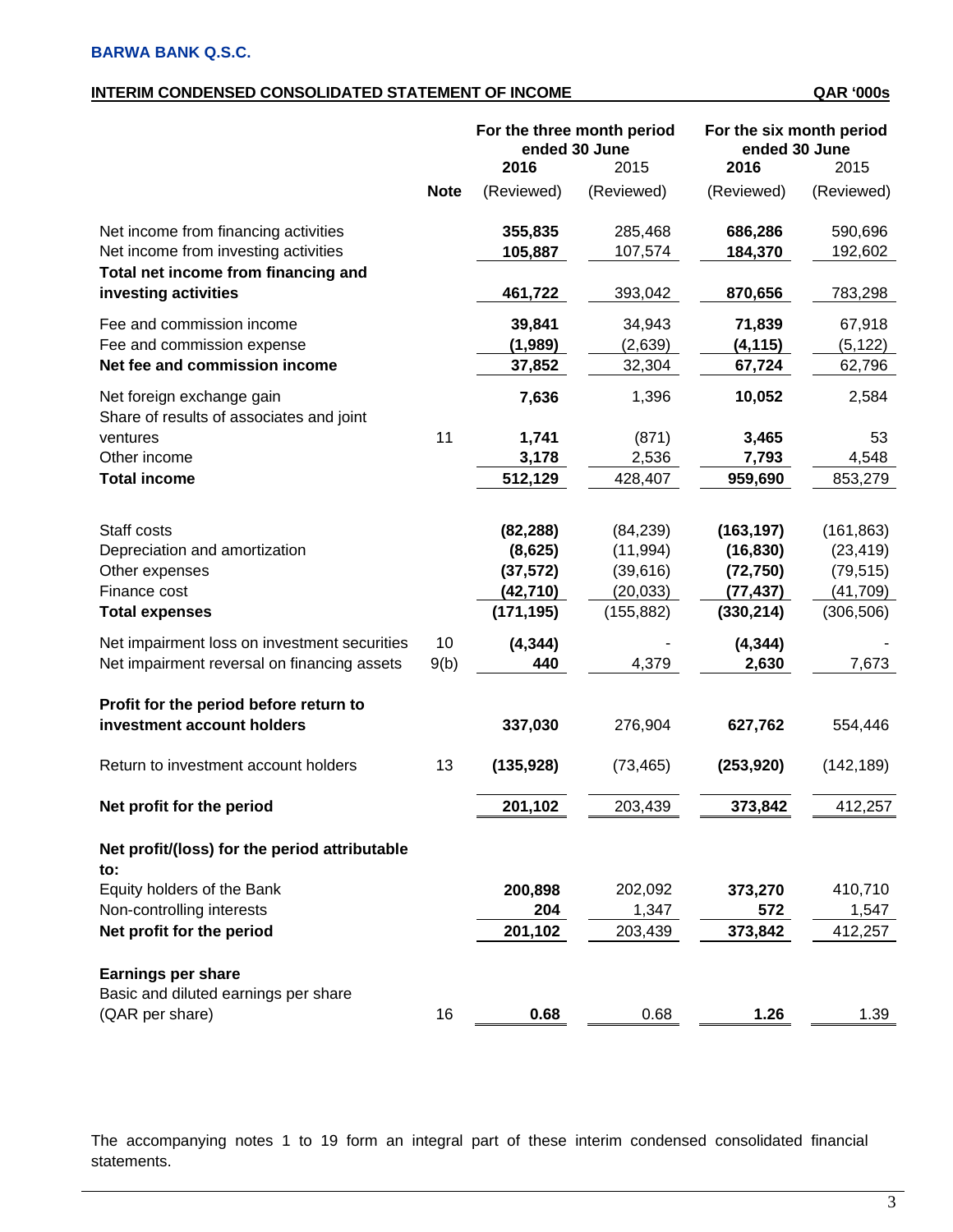## **INTERIM CONDENSED CONSOLIDATED STATEMENT OF CHANGES IN OWNERS' EQUITY QAR '000s**

| For the six month period<br>ended 30 June 2016              | <b>Share</b><br>capital | Legal<br>reserve | <b>Treasury</b><br>shares | <b>Risk</b><br>reserve | Fair<br>value<br>reserve | Foreign<br>currency<br>translation<br>reserve | Other<br>reserves | <b>Cash flow</b><br>hedge<br>reserve | <b>Retained</b><br>earnings | <b>Total equity</b><br>attributable to<br>equity holders<br>of the Bank | Non-<br>controlling<br>interests | <b>Total</b><br>owners'<br>equity |
|-------------------------------------------------------------|-------------------------|------------------|---------------------------|------------------------|--------------------------|-----------------------------------------------|-------------------|--------------------------------------|-----------------------------|-------------------------------------------------------------------------|----------------------------------|-----------------------------------|
| <b>Balance at 1 January</b><br>2016 (Audited)               | 3,000,000               | 2,097,700        | (38, 349)                 | 616,776                | (15, 430)                | 1,002                                         | 426,951           |                                      | 705,976                     | 6,794,626                                                               | 30,242                           | 6,824,868                         |
| Net profit for the period                                   |                         |                  |                           |                        |                          |                                               |                   |                                      | 373,270                     | 373,270                                                                 | 572                              | 373,842                           |
| Fair value reserve<br>movement<br>Share of associates other |                         |                  |                           |                        | 5,956                    |                                               |                   |                                      |                             | 5,956                                                                   |                                  | 5,956                             |
| comprehensive income                                        |                         |                  |                           |                        | 2,235                    | (2,716)                                       |                   |                                      |                             | (481)                                                                   |                                  | (481)                             |
| Cash flow hedge reserve<br>movement                         |                         |                  |                           |                        |                          |                                               |                   | (27,009)                             |                             | (27,009)                                                                |                                  | (27,009)                          |
| <b>Total recognised income</b>                              |                         |                  |                           |                        |                          |                                               |                   |                                      |                             |                                                                         |                                  |                                   |
| for the period                                              |                         |                  |                           |                        | 8,191                    | (2,716)                                       |                   | (27,009)                             | 373,270                     | 351,736                                                                 | 572                              | 352,308                           |
| Dividend paid<br>Change in ownership                        |                         |                  |                           |                        |                          |                                               |                   | ۰                                    | (296, 165)                  | (296, 165)                                                              |                                  | (296, 165)                        |
| interest                                                    |                         |                  |                           |                        |                          |                                               |                   |                                      |                             |                                                                         | (6,006)                          | (6,006)                           |
| Balance at 30 June 2016<br>(Reviewed)                       | 3,000,000               | 2,097,700        | (38, 349)                 | 616,776                | (7, 239)                 | (1,714)                                       | 426,951           | (27,009)                             | 783,081                     | 6,850,197                                                               | 24,808                           | 6,875,005                         |

The accompanying notes 1 to 19 form an integral part of these interim condensed consolidated financial statements.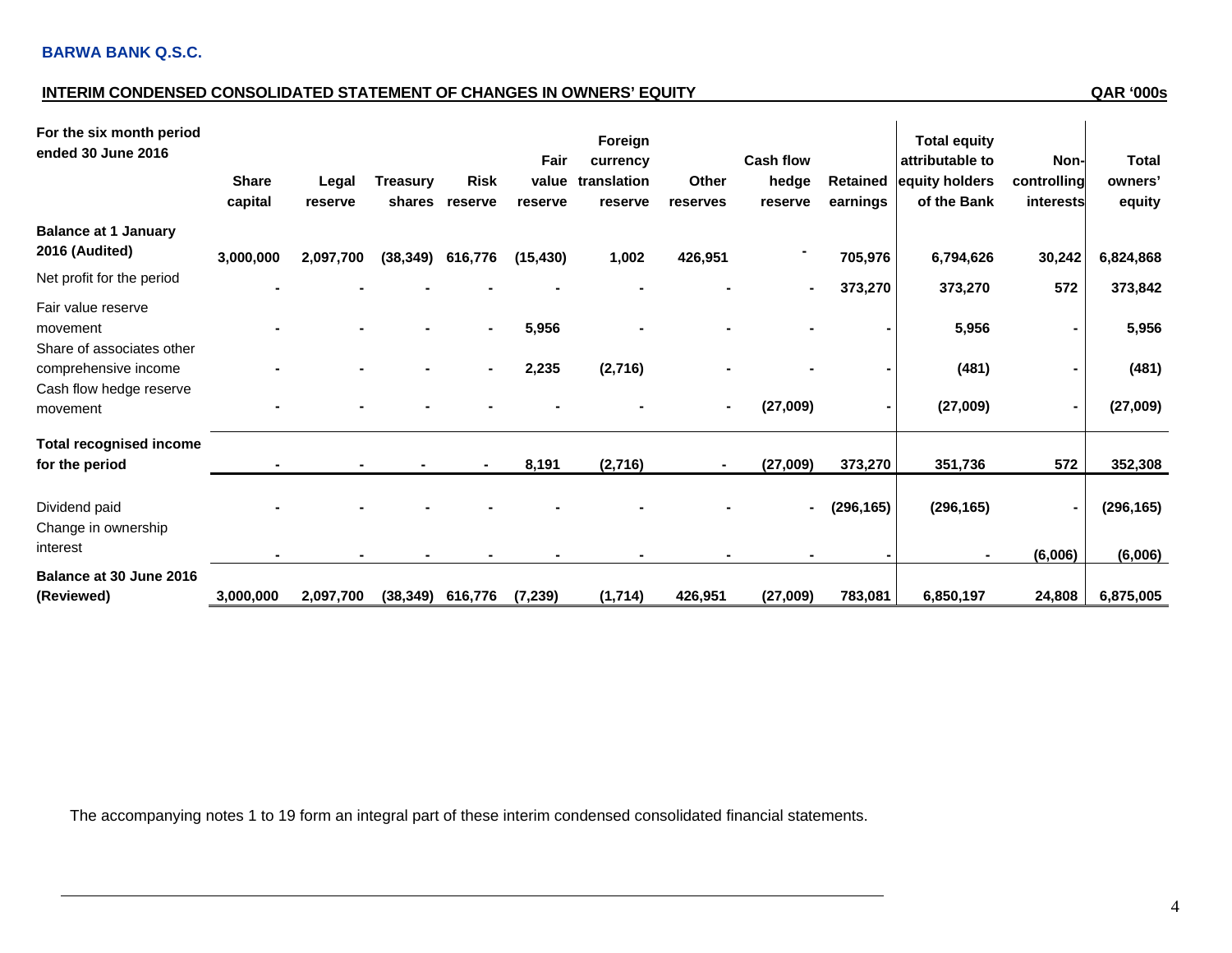## **INTERIM CONDENSED CONSOLIDATED STATEMENT OF CHANGES IN OWNERS' EQUITY (CONTINUED) QAR '000s**

| For the six month period<br>ended 30 June 2015    | Share<br>capital | Legal<br>reserve   | Treasury<br>shares | reserve | Risk Fair value<br>reserve | Foreign<br>currency<br>translation<br>reserve | Other<br>reserves | Cash flow<br>hedge<br>reserve | Retained<br>earnings | Total equity<br>attributable to<br>equity holders<br>of the Bank | Non-<br>controlling<br>interests | Total<br>owners'<br>equity |
|---------------------------------------------------|------------------|--------------------|--------------------|---------|----------------------------|-----------------------------------------------|-------------------|-------------------------------|----------------------|------------------------------------------------------------------|----------------------------------|----------------------------|
| Balance at 1 January<br>2015 (Audited)            | 3,000,000        | 1,951,750          | (38, 349)          | 500,645 | (129)                      | 1,816                                         | 328,940           |                               | 632,485              | 6,377,158                                                        | 48,944                           | 6,426,102                  |
| Net profit for the period                         |                  |                    |                    |         |                            |                                               |                   |                               | 410,710              | 410,710                                                          | 1,547                            | 412,257                    |
| Fair value reserve<br>movement                    |                  |                    |                    |         | (1,067)                    |                                               |                   |                               |                      | (1,067)                                                          |                                  | (1,067)                    |
| Share of associates other<br>comprehensive income |                  |                    |                    |         |                            |                                               |                   |                               |                      |                                                                  |                                  |                            |
| Cash flow hedge reserve<br>movement               |                  |                    |                    |         |                            |                                               |                   |                               |                      |                                                                  |                                  |                            |
| Total recognised income<br>for the period         |                  |                    |                    | $\sim$  | (1,067)                    |                                               |                   | $\overline{\phantom{a}}$      | 410,710              | 409,643                                                          | 1,547                            | 411,190                    |
| Dividend paid                                     |                  |                    |                    |         |                            |                                               |                   | $\overline{\phantom{a}}$      | (296, 165)           | (296, 165)                                                       |                                  | (296, 165)                 |
| Change in ownership<br>interest                   |                  |                    |                    |         |                            |                                               |                   |                               |                      |                                                                  | (11, 806)                        | (11, 806)                  |
| Balance at 30 June 2015<br>(Reviewed)             | 3,000,000        | 1,951,750 (38,349) |                    | 500,645 | (1, 196)                   | 1,816                                         | 328,940           | $\overline{\phantom{a}}$      | 747,030              | 6,490,636                                                        | 38,685                           | 6,529,321                  |

The accompanying notes 1 to 19 form an integral part of these interim condensed consolidated financial statements.

 $\overline{1}$ 

 $\mathbf{1}$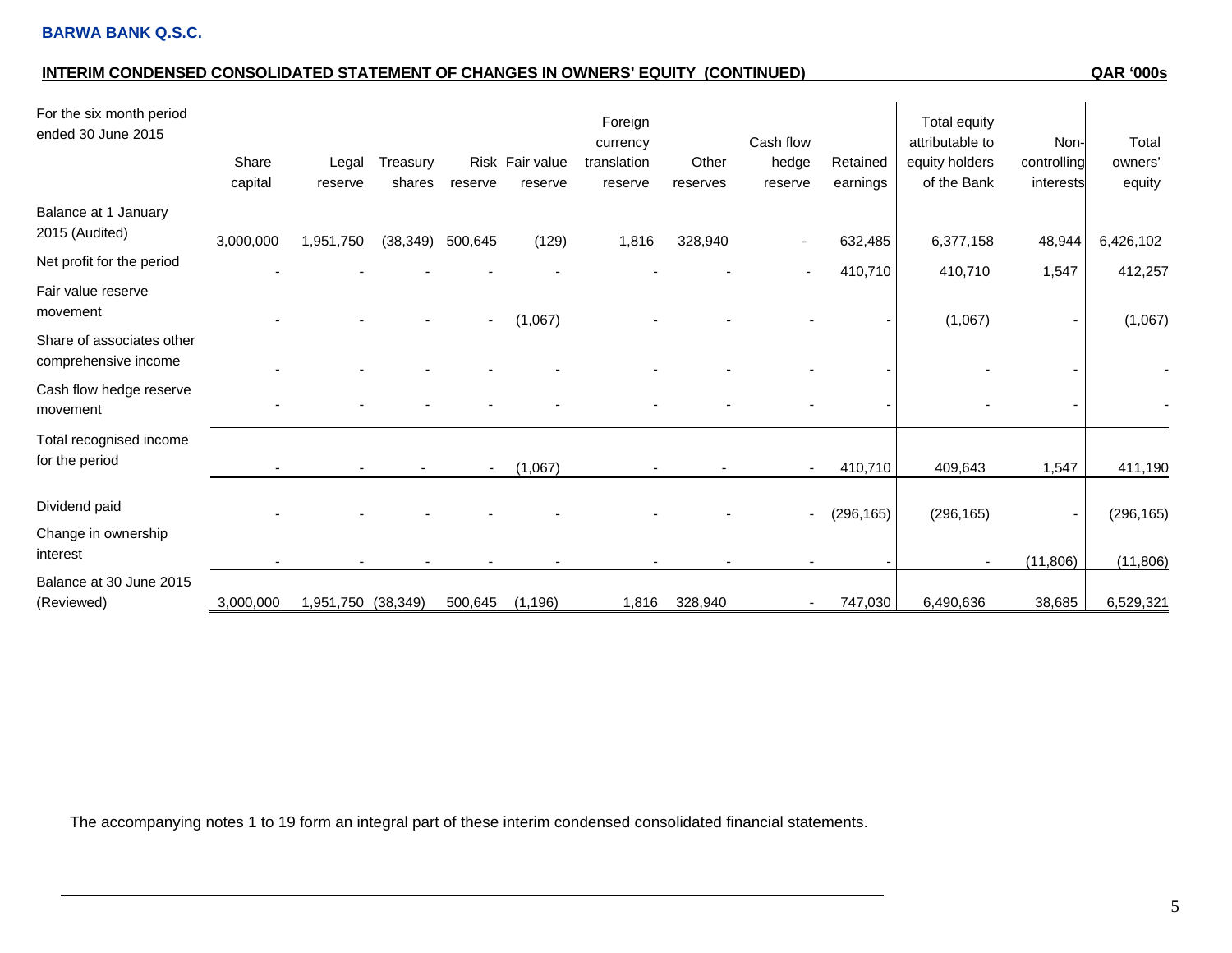## **INTERIM CONDENSED CONSOLIDATED STATEMENT OF CASH FLOWS QAR '000s**

|                                                           |             | For the six month period ended |             |
|-----------------------------------------------------------|-------------|--------------------------------|-------------|
|                                                           |             | 30 June                        |             |
|                                                           |             | 2016                           | 2015        |
| <b>Cash flows from operating activities</b>               | <b>Note</b> | (Reviewed)                     | (Reviewed)  |
| Net profit for the period                                 |             | 373,842                        | 412,257     |
| Adjustments for:                                          |             |                                |             |
| Impairment loss on investment securities                  | 10          | 4,344                          |             |
| Impairment loss on financing assets                       | 9(b)        | 21,455                         | 12,160      |
| Depreciation                                              |             | 16,830                         | 23,419      |
| Employees' end of service benefits provision              |             | 8,464                          | 5,703       |
| Net gain on sale of investment securities                 |             | (1, 543)                       | (41, 338)   |
| Dividend income                                           |             | (33,968)                       | (26, 194)   |
| Gain on disposal of fixed assets                          |             | (64)                           |             |
| Share of results of associates and joint ventures         | 11          | (3, 465)                       | (53)        |
| Profit before changes in operating assets and liabilities |             | 385,895                        | 385,954     |
| Change in reserve account with Qatar Central Bank         |             | (60, 285)                      | (20, 416)   |
| Change in due from banks                                  |             | (74, 280)                      | 283,644     |
| Change in financing assets                                |             | (1,660,298)                    | (1,403,699) |
| Change in other assets                                    |             | (124, 758)                     | (236, 516)  |
| Change in due to banks                                    |             | (962,062)                      | 875,266     |
| Change in customer current accounts                       |             | 1,369,816                      | 80,072      |
| Change in other liabilities                               |             | 196,447                        | 739,054     |
|                                                           |             | (929, 525)                     | 703,359     |
| Dividends received                                        |             | 33,968                         | 26,194      |
| Employees' end of service benefits paid                   |             | (4, 535)                       | (4,657)     |
| Net cash (used in)/from operating activities              |             | (900, 092)                     | 724,896     |
| Cash flows from investing activities                      |             |                                |             |
| Disposal/(acquisition) of investments, net                |             | 1,520,878                      | (539, 752)  |
| Acquisition of fixed and intangible assets                |             | (3,742)                        | (7, 267)    |
| Net cash from/(used in) investing activities              |             | 1,517,136                      | (547, 019)  |
|                                                           |             |                                |             |
| Cash flows from financing activity                        |             |                                |             |
| Change in unrestricted investment account holders         |             | (850, 886)                     | 1,274,079   |
| Dividend paid                                             |             | (296, 165)                     | (296,165)   |
| Net cash (used in)/from financing activity                |             | (1, 147, 051)                  | 977,914     |
| Net (decrease)/increase in cash and cash equivalents      |             | (530,007)                      | 1,155,791   |
| Cash and cash equivalents at 1 January                    |             | 1,749,566                      | 1,150,730   |
| Cash and cash equivalents at 30 June                      | 18          | 1,219,559                      | 2,306,521   |

The accompanying notes 1 to 19 form an integral part of these interim condensed consolidated financial statements.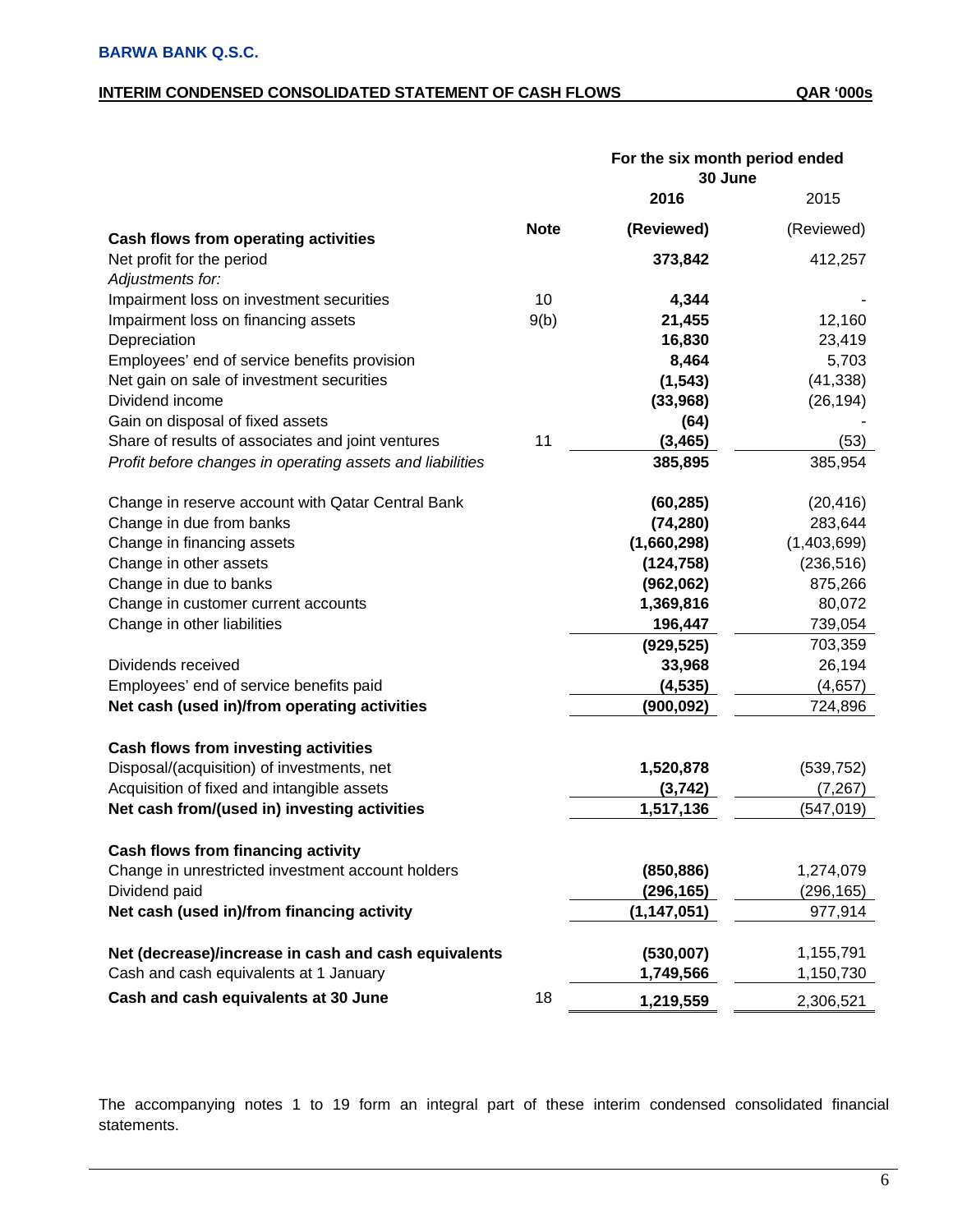## **INTERIM CONDENSED CONSOLIDATED STATEMENT OF CHANGES IN RESTRICTED INVESTMENT ACCOUNTS**

## **For the six month period ended 30 June 2016**

|                                             | At 1                    |              |                          |                             |                  |                |                                     |
|---------------------------------------------|-------------------------|--------------|--------------------------|-----------------------------|------------------|----------------|-------------------------------------|
|                                             | January                 |              |                          |                             |                  |                | At 30 June                          |
|                                             | 2016                    |              |                          | Movements during the period |                  |                | 2016                                |
|                                             |                         | Investment / |                          | <b>Gross</b>                | <b>Dividends</b> | Group's fee as |                                     |
|                                             | <b>Total value</b>      |              | (withdrawal) Revaluation | <b>Income</b>               | paid             | an agent       | <b>Total value</b>                  |
| Discretionary portfolio management          | 198,985                 | (98, 506)    | 397                      | 1,538                       |                  |                | 102,414<br>$\blacksquare$           |
| Other restricted wakalas                    | 105,950                 |              |                          |                             |                  |                | 105,950<br>$\blacksquare$           |
|                                             | 304,935                 | (98, 506)    | 397                      | 1,538                       |                  |                | 208,364<br>$\blacksquare$           |
| For the six month period ended 30 June 2015 | At 1<br>January<br>2015 |              |                          | Movements during the period |                  |                | At 30 June<br>2015                  |
|                                             |                         | Investment / |                          | Gross                       | <b>Dividends</b> | Group's fee as |                                     |
|                                             | Total value             | (withdrawal) | Revaluation              | Income                      | paid             | an agent       | Total value                         |
| Discretionary Portfolio Management          | 253,903                 |              | (1,707)                  | 3,550                       |                  |                | 255,746<br>$\overline{\phantom{a}}$ |
| <b>Other Restricted Wakalas</b>             | 105,946                 |              |                          |                             |                  |                | 105,948<br>$\blacksquare$           |
|                                             | 359,849                 |              | (1,705)                  | 3,550                       |                  |                | 361,694                             |

The accompanying notes 1 to 19 form an integral part of these interim condensed consolidated financial statements.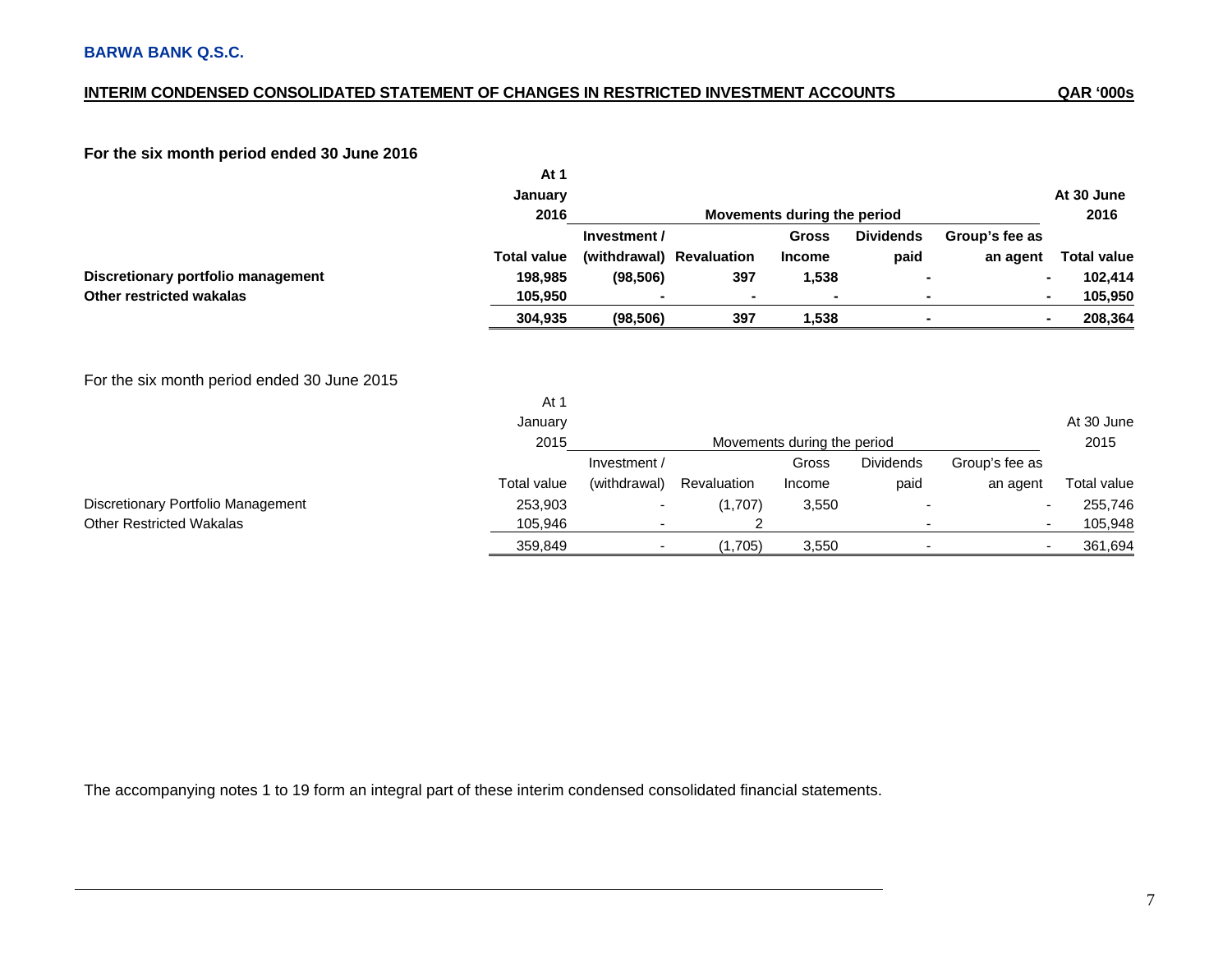## **NOTES TO THE INTERIM CONDENSED CONSOLIDATED FINANCIAL STATEMENTS For the six month period ended 30 June 2016 .**

## **1. REPORTING ENTITY**

Barwa Bank (the "Bank") was incorporated as a Qatari Shareholding in the State of Qatar under Commercial Registration No. 38012 dated 28 January 2008 (the "date of incorporation"). The Bank commenced its activities on 1 February 2009 under Qatar Central Bank ("QCB") License No. RM/19/2008. The Bank operates through its head office situated on Grand Hamad Street, Doha and its 5 branches in Doha, State of Qatar.

The Bank and its subsidiaries (together referred to as the "Group" and individually referred to as "Group entities") are primarily engaged in financing, investing and advisory activities in accordance with Islamic Shari'a principles as determined by the Shari'a Committee of the Bank and provisions of its Memorandum and Articles of Association. Investment activities are carried out for proprietary purpose and on behalf of customers.

The Bank is owned 20.36% by General Retirement and Social Insurance Authority, 20.36% by Military Pension Fund (Qatar), and 12.13% by Qatar Holding, strategic and direct investment arm of Qatar Investment Authority being the sovereign wealth fund of the State of Qatar; and remaining shares are owned by several individuals and corporate entities.

The principal subsidiaries of the Group are as follows:

| Name of subsidiary                       | Country of    | Date of            | Percentage of ownership |             |  |  |
|------------------------------------------|---------------|--------------------|-------------------------|-------------|--|--|
|                                          | incorporation | <b>Acquisition</b> | 30 June                 | 31 December |  |  |
|                                          |               |                    | 2016                    | 2015        |  |  |
| The First Investor P.Q.S.C. ("TFI")      | Qatar         | 13 December 2009   | 100%                    | 100%        |  |  |
| First Finance Company P.Q.S.C. ("FFC")   | Qatar         | 12 July 2010       | 100%                    | 100%        |  |  |
| First Leasing Company P.Q.S.C ("FLC")    | Qatar         | 13 July 2010       | 100%                    | 100%        |  |  |
| <b>TFI GCC Equity Opportunities Fund</b> | Qatar         | 31 October 2012    | 74%                     | 69%         |  |  |

- (i) TFI provides a full range of investment banking products and services that comply with Shari'a principles.
- (ii) FFC is engaged in Shari'a compliant financing activities in accordance with its Articles of Association and QCB regulations.
- (iii) FLC is primarily engaged in the Islamic leasing business.
- (iv) TFI GCC Equity Opportunities Fund is an open end fund founded by the Bank and managed by TFI. It invests in marketable equities and debt securities of entities, having Shari'a compliant business model and incorporated in GCC to earn return for its unit holders.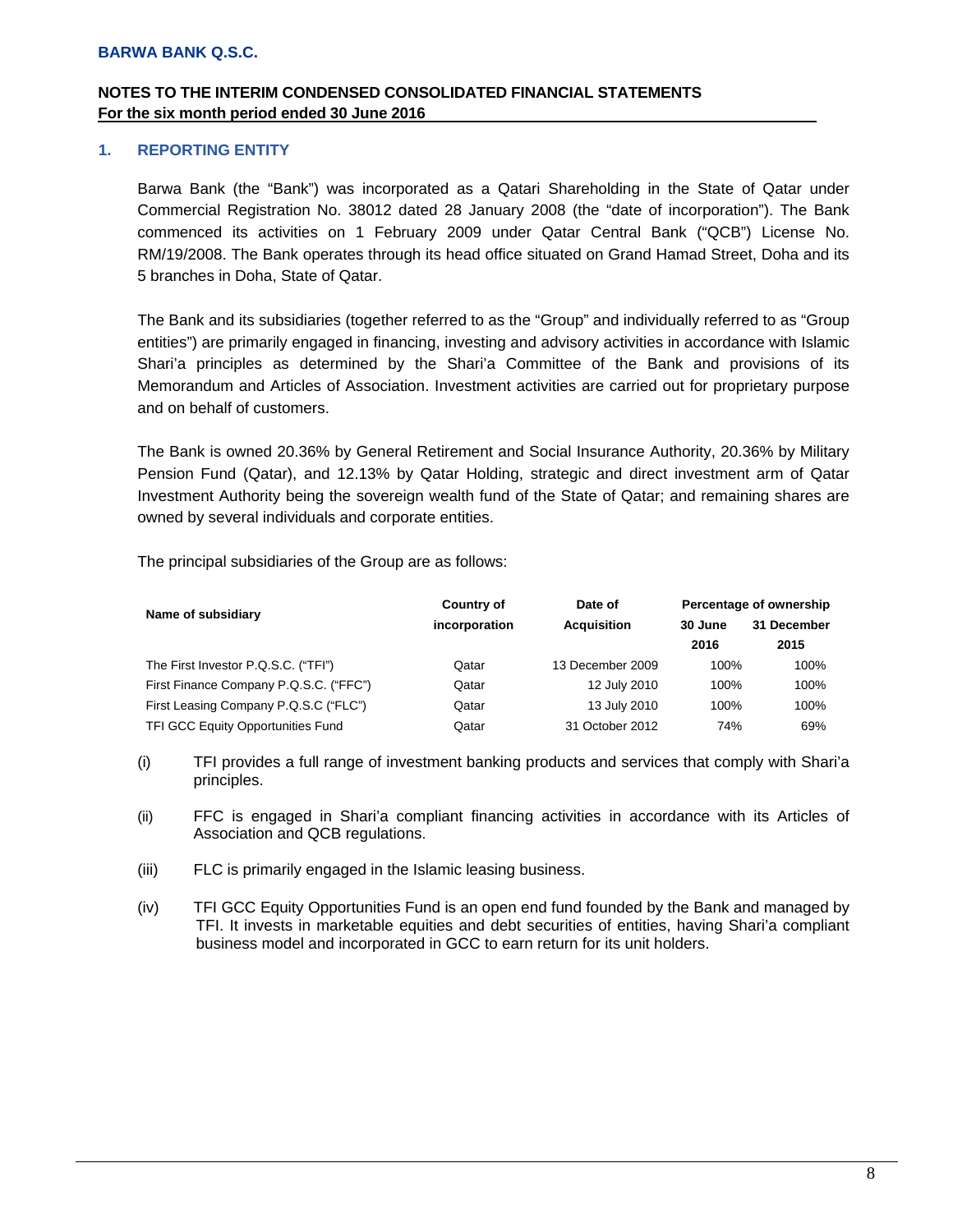## **NOTES TO THE INTERIM CONDENSED CONSOLIDATED FINANCIAL STATEMENTS For the six month period ended 30 June 2016 .**

#### **2. BASIS OF PREPARATION**

#### **(a) Statement of compliance**

These interim condensed consolidated financial statements have been prepared in accordance with the Financial Accounting Standards ("FAS") as issued by the Accounting and Auditing Organisation for Islamic Financial Institutions ("AAOIFI") and the applicable provisions of the Qatar Central Bank regulations. In line with the requirements of AAOIFI, for matters that are not covered by FAS, the Group uses guidance from the relevant International Financial Reporting Standard ("IFRS"). Accordingly, the interim condensed consolidated financial statements have been prepared in accordance with the guidance provided by International Accounting Standard 34 'Interim Financial Reporting'.

These interim condensed consolidated financial statements do not contain all information and disclosures required in the annual consolidated financial statements and should be read in conjunction with the consolidated financial statements of the Group as at and for the year ended 31 December 2015. The results for the six month period ended 30 June 2016 are not necessarily indicative of the results that may be expected for the year ending 31 December 2016.

#### **(b) Basis of measurement**

These interim condensed consolidated financial statements have been prepared on the historical cost basis except for investments carried at fair value through equity, investments carried at fair value through the statement of income and derivatives held for risk management purposes, which are measured at fair value.

#### **(c) Functional and presentation currency**

These interim condensed consolidated financial statements are presented in Qatari Riyals ("QAR"), which is the Group's functional currency. Except as otherwise indicated, financial statements presented in QAR has been rounded to the nearest thousands. The functional currencies for the Group entities have also been assessed as Qatari Riyals.

#### **(d) Use of estimates and judgments**

The preparation of these interim condensed consolidated financial statements in conformity with FAS requires management to make judgments, estimates and assumptions that affect the application of accounting policies and the reported amounts of assets, liabilities, income and expenses. Actual results may differ from these estimates.

Estimates and underlying assumptions are reviewed on an ongoing basis. Revisions to accounting estimates are recognised in the period in which the estimate is revised and in any future periods affected.

In preparing these interim condensed consolidated financial statements, the significant judgments made by management in applying the accounting policies were the same as those applied to the consolidated financial statements as at and for the year ended 31 December 2015.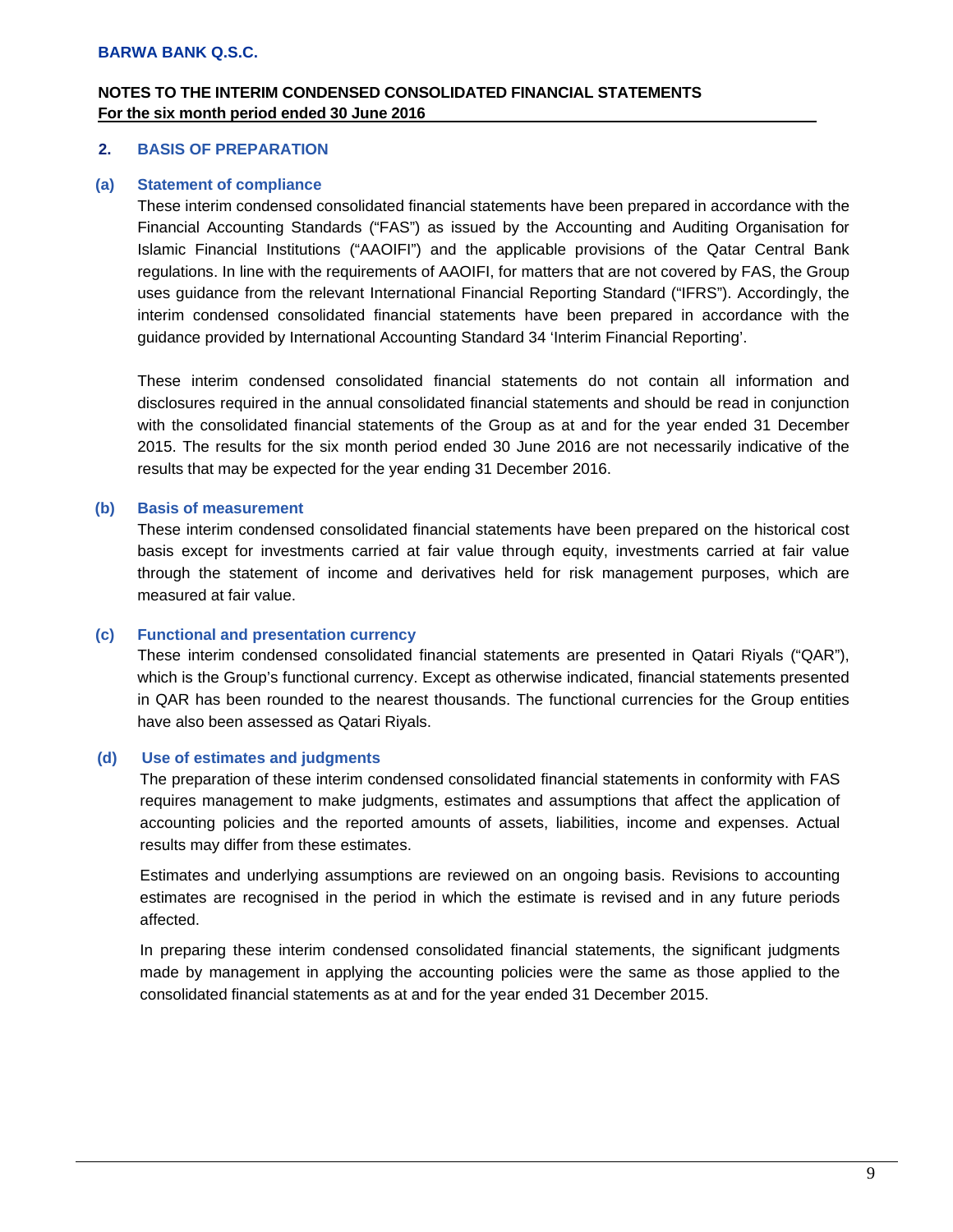## **NOTES TO THE INTERIM CONDENSED CONSOLIDATED FINANCIAL STATEMENTS For the six month period ended 30 June 2016 .**

## **3. SIGNIFICANT ACCOUNTING POLICIES**

The significant accounting policies adopted in the preparation of the interim condensed consolidated financial statements are consistent with those used in the preparation of the consolidated financial statements as at and for the year ended 31 December 2015.

#### **New standards, amendments and interpretations effective from 1 January 2016**

AAOIFI has issued a new accounting standard on investment accounts – Financial Accounting Standard Number 27 (FAS 27): Investment Accounts. The new FAS 27 updates and replaces two of AAOIFI's previous accounting standards relating to investment accounts – FAS 5: Disclosure for bases for Profit Allocation between Owners' Equity and Investment Account Holders as well as FAS 6: Equity of Investment Account Holders and Their Equivalent.

This standard applies to investment accounts based on Mudaraba contracts which represent 'equity of investment accountholders, and on Mudaraba contracts that are placed on "short-term basis" (overnight, seven days, one month basis) by other financial institutions as "interbank deposits" for the purpose of liquidity management. However, it is not applicable to own equity instruments, wakala contracts, reverse murabaha, musharaka or sukuk.

Adoption of the above standard did not have a significant impact on the interim condensed consolidated financial statements or the amounts reported in the comparative periods.

#### **New standards, amendments and interpretations issued but not yet effective**

There are no new accounting standards, amendments and interpretations that are issued but not yet effective.

#### **4. FINANCIAL RISK MANAGEMENT**

The Groups's financial risk management objectives and policies are consistent with those disclosed in the consolidated financial statements as at and for the year ended 31 December 2015.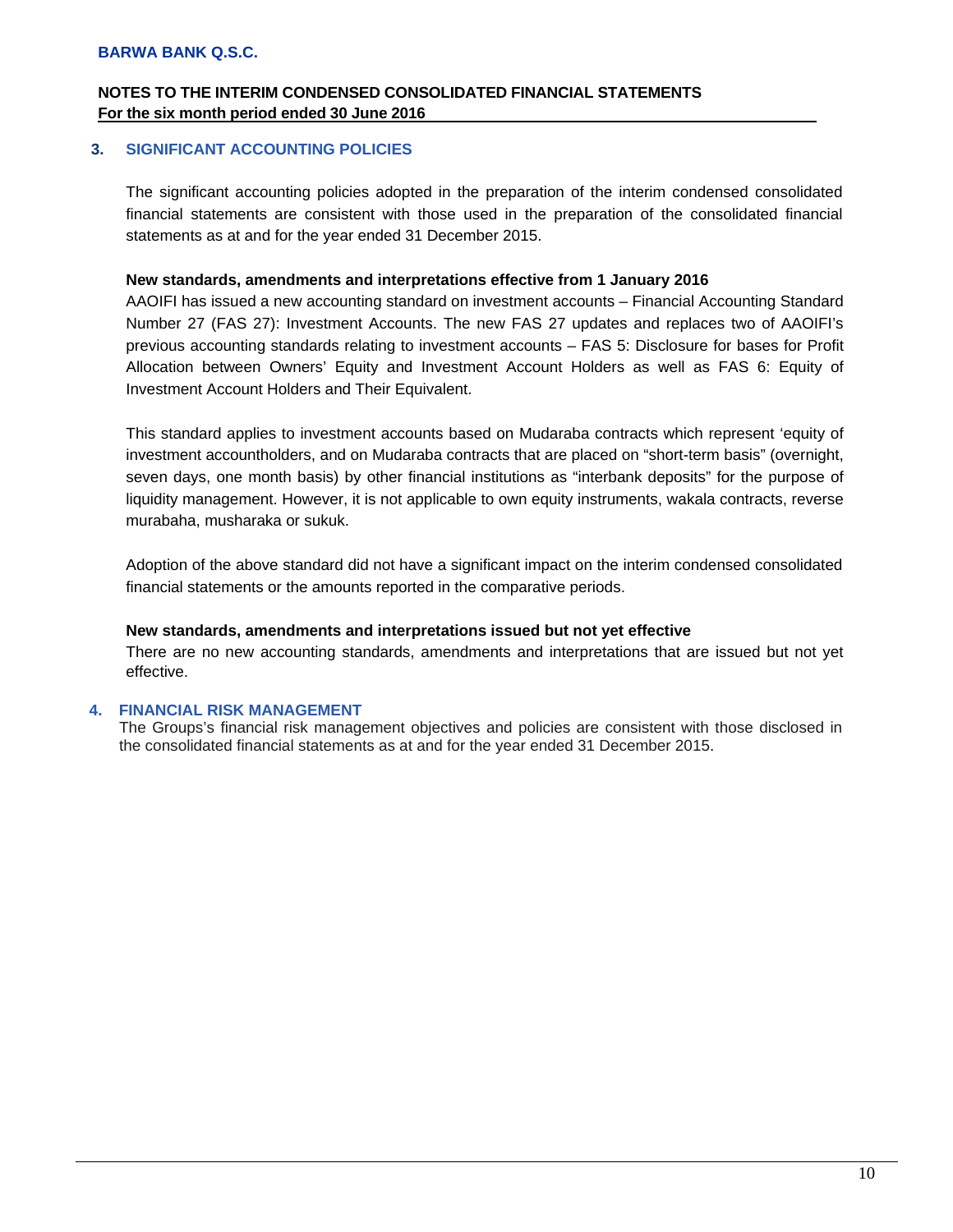## **NOTES TO THE INTERIM CONDENSED CONSOLIDATED FINANCIAL STATEMENTS For the six month period ended 30 June 2016**<br>5. **OPERATING SEGMENTS**

## **5. OPERATING SEGMENTS**

The Group has four reportable segments, as described below, which are the Group's strategic divisions. The strategic divisions offer different products and services, and are managed separately based on the Group's management and internal reporting structure. For each of the strategic divisions, the Group Management Committee reviews internal management reports on at least a monthly basis. The following summary describes the operations in each of the Group's reportable segments.

| <b>Corporate Banking</b>                         | Includes financing, deposits and other transactions and balances with<br>corporate customers                                                                                                                                                                                                                                                                                                                                                                                                                                                                                               |
|--------------------------------------------------|--------------------------------------------------------------------------------------------------------------------------------------------------------------------------------------------------------------------------------------------------------------------------------------------------------------------------------------------------------------------------------------------------------------------------------------------------------------------------------------------------------------------------------------------------------------------------------------------|
| <b>Retail Banking</b>                            | Includes financing, deposits and other transactions and balances with<br>retail customers                                                                                                                                                                                                                                                                                                                                                                                                                                                                                                  |
| Treasury and Investments<br>division             | Undertakes the Group's funding and centralised risk management<br>activities through borrowings, use of risk management instruments for<br>risk management purposes and investing in liquid assets such as short-<br>term placements and corporate and government debt securities. Further<br>it also manages Group's trading of investments and corporate finance<br>activities.                                                                                                                                                                                                          |
| Banking<br>Investment<br>and<br>Asset Management | Operates the Group's funds management activities. Mainly includes<br>financial advisory services, including deal sourcing, structuring,<br>valuations and advisory services, equity structuring, restructuring and<br>placement; debt structuring, restructuring and placement including<br>project finance, securitisation and sukuk; client portfolios management,<br>structuring of liquidity products; structuring and marketing and<br>management of open and closed ended funds; structuring, acquisition,<br>placement and initial public offering of private equities; and private |

equity, equity structuring, private placements and initial public offerings.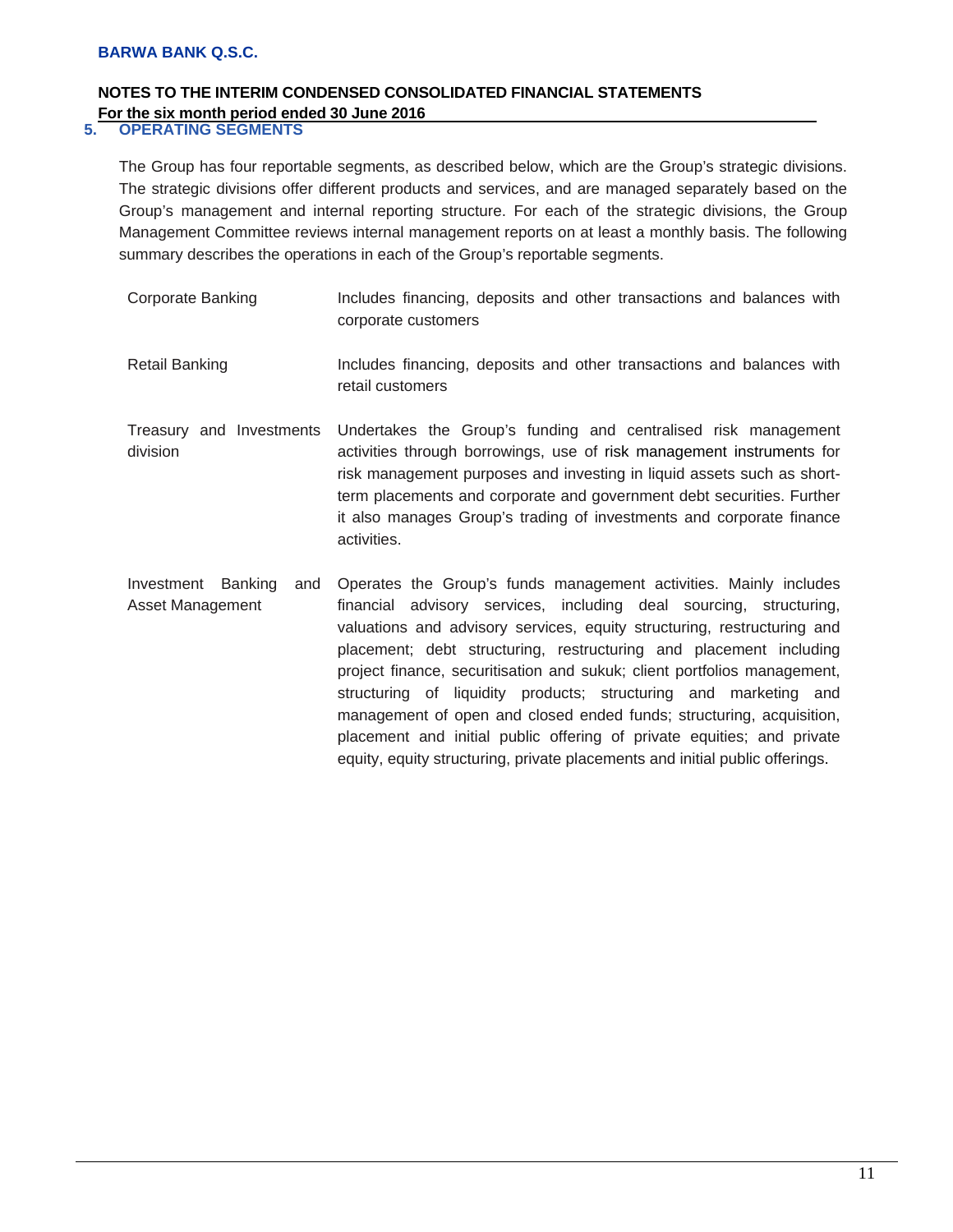#### **NOTES TO THE INTERIM CONDENSED CONSOLIDATED FINANCIAL STATEMENTS For the six month period ended 30 June 2016 QAR '000s**

#### **5. OPERATING SEGMENTS (CONTINUED)**

Information regarding the results, assets and liabilities of each reportable segment is included below. Performance is measured based on segment profit, as included in the internal management reports that are reviewed by the Group Management Committee. Segment profit is used to measure performance as management believes that such information is the most relevant in evaluating the results of certain segments relative to other entities that operate within these industries.

#### **Information about operating segments**

| As at and for the six month period ended 30 June 2016                                                              | Corporate<br>banking         | Retail<br>banking            | <b>Treasury and</b><br>investments<br><b>division</b> | <b>Investment</b><br>banking and<br>asset<br>management | <b>Unallocated</b> | Total                        |
|--------------------------------------------------------------------------------------------------------------------|------------------------------|------------------------------|-------------------------------------------------------|---------------------------------------------------------|--------------------|------------------------------|
| Total income from financing and investing activities<br>Net fee and commission income                              | 578,497<br>33,042            | 107,789<br>12,967            | 176,347<br>(1,708)                                    | 8,023<br>23,423                                         |                    | 870,656<br>67,724            |
| Reportable segment net profit                                                                                      | 295,289                      | (3, 342)                     | 65,500                                                | 16,395                                                  |                    | 373,842                      |
| Reportable segment assets                                                                                          | 29,057,178                   | 3,050,163                    | 11,463,417                                            | 688,020                                                 | 777,230            | 45,036,008                   |
| As at and for the six month period ended 30 June 2015                                                              | Corporate<br>banking         | Retail<br>banking            | Treasury and<br>Investments<br>division               | Investment<br>banking and<br>asset<br>management        | Unallocated        | Total                        |
| Total income from financing and investing activities<br>Net fee and commission income<br>Reportable segment profit | 485,938<br>26,949<br>288,677 | 104,758<br>7,514<br>(4, 525) | 185,958<br>(1, 433)<br>111,703                        | 6,644<br>29,766<br>16,402                               |                    | 783,298<br>62,796<br>412,257 |
| Reportable segment assets                                                                                          | 24,330,285                   | 2,807,979                    | 12,633,394                                            | 721,367                                                 | 777,230            | 41,270,256                   |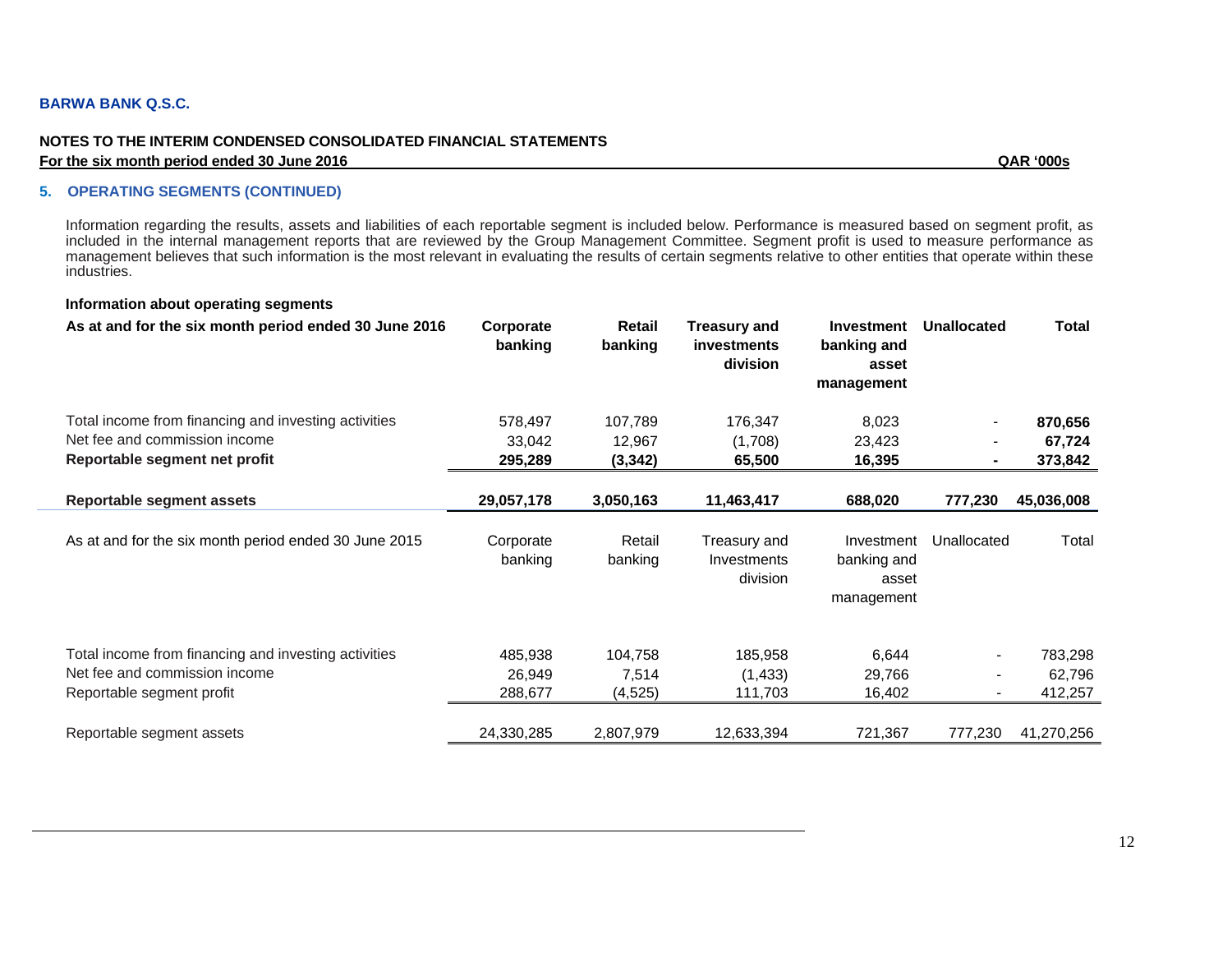#### **NOTES TO THE INTERIM CONDENSED CONSOLIDATED FINANCIAL STATEMENTS For the six month period ended 30 June 2016** QAR '000s

#### **6. FAIR VALUE AND CLASSICIATION OF FINANCIAL INSTRUMENTS**

The table below sets out the carrying amounts and fair values of the Group's financial assets and financial liabilities:

|                                                   | <b>Fair value</b><br>through<br>statement of<br>income | <b>Fair value</b><br>through equity | <b>Amortised</b><br>cost | <b>Total</b><br>carrying<br>amount | <b>Fair value</b> |
|---------------------------------------------------|--------------------------------------------------------|-------------------------------------|--------------------------|------------------------------------|-------------------|
| 30 June 2016 (Reviewed)                           |                                                        |                                     |                          |                                    |                   |
| Cash and balances with Qatar Central Bank         |                                                        | ٠                                   | 1,582,155                | 1,582,155                          | 1,582,155         |
| Due from banks                                    |                                                        | ۰                                   | 1,823,185                | 1,823,185                          | 1,823,185         |
| Financing assets                                  |                                                        | ۰                                   | 30,136,481               | 30,136,481                         | 30,136,481        |
| Investment securities:                            |                                                        |                                     |                          |                                    |                   |
| Carried at fair value<br>$\overline{\phantom{a}}$ | 51,160                                                 | 1,002,541                           |                          | 1,053,701                          | 1,053,701         |
| Carried at amortised cost                         |                                                        |                                     | 8,642,845                | 8,642,845                          | 8,670,657         |
| Risk management instruments                       | 185,541                                                |                                     |                          | 185,541                            | 185,541           |
|                                                   | 236,701                                                | 1,002,541                           | 42,184,666               | 43,423,908                         | 43,451,720        |
| Due to banks                                      |                                                        | ۰                                   | 10,875,193               | 10,875,193                         | 10,875,193        |
| Customer current accounts                         |                                                        | ۰                                   | 3,118,845                | 3,118,845                          | 3,118,845         |
| Risk management instruments                       | 53,482                                                 | ۰                                   |                          | 53,482                             | 53,482            |
|                                                   | 53,482                                                 | $\blacksquare$                      | 13,994,038               | 14,047,520                         | 14,047,520        |
| Equity of investment account holders              |                                                        | ۰                                   | 22,864,893               | 22,864,893                         | 22,864,893        |
|                                                   | 53,482                                                 | $\blacksquare$                      | 36,858,931               | 36,912,413                         | 36,912,413        |
|                                                   |                                                        |                                     |                          |                                    |                   |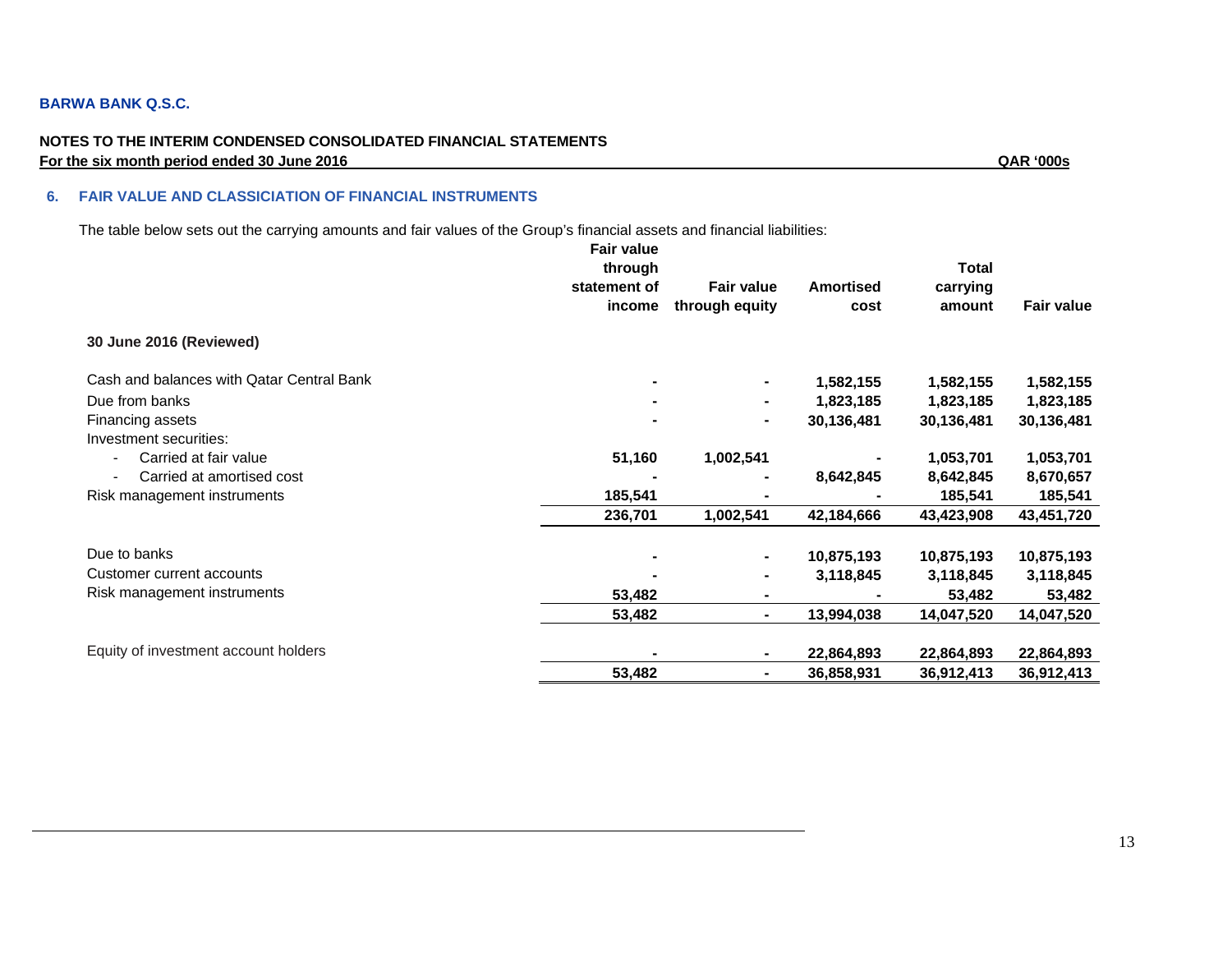#### **NOTES TO THE INTERIM CONDENSED CONSOLIDATED FINANCIAL STATEMENTS For the six month period ended 30 June 2016** QAR '000s

## **6. FAIR VALUE AND CLASSICIATION OF FINANCIAL INSTRUMENTS (CONTINUED)**

The table below sets out the carrying amounts and fair values of the Group's financial assets and financial liabilities:

|                                      | Fair value<br>through<br>statement of<br>income | Fair value<br>through equity | Amortised cost | Total carrying<br>amount | Fair value |
|--------------------------------------|-------------------------------------------------|------------------------------|----------------|--------------------------|------------|
|                                      |                                                 |                              |                |                          |            |
| 31 December 2015 (Audited)           |                                                 |                              |                |                          |            |
| Cash and balances with central banks |                                                 |                              | 1,396,946      | 1,396,946                | 1,396,946  |
| Due from banks                       |                                                 |                              | 2,403,836      | 2,403,836                | 2,403,836  |
| Financing assets                     |                                                 | $\overline{\phantom{a}}$     | 28,497,638     | 28,497,638               | 28,497,638 |
| Investment securities:               |                                                 |                              |                |                          |            |
| Carried at fair value                | 56,778                                          | 1,076,542                    |                | 1,133,320                | 1,133,320  |
| Carried at amortised cost            |                                                 |                              | 10,085,986     | 10,085,986               | 10,074,648 |
| Risk management instruments          | 127,473                                         |                              |                | 127,473                  | 127,473    |
|                                      | 184,251                                         | 1,076,542                    | 42,384,406     | 43,645,199               | 43,633,861 |
| Due to banks                         |                                                 |                              | 11,837,255     | 11,837,255               | 11,837,255 |
| Customer current accounts            |                                                 |                              | 1,749,029      | 1,749,029                | 1,749,029  |
| Risk management instruments          | 13,324                                          |                              |                | 13,324                   | 13,324     |
|                                      | 13,324                                          |                              | 13,586,284     | 13,599,608               | 13,599,608 |
|                                      |                                                 |                              |                |                          |            |
| Equity of investment account holders |                                                 |                              | 23,715,779     | 23,715,779               | 23,715,779 |
|                                      | 13,324                                          |                              | 37,302,063     | 37,315,387               | 37,315,387 |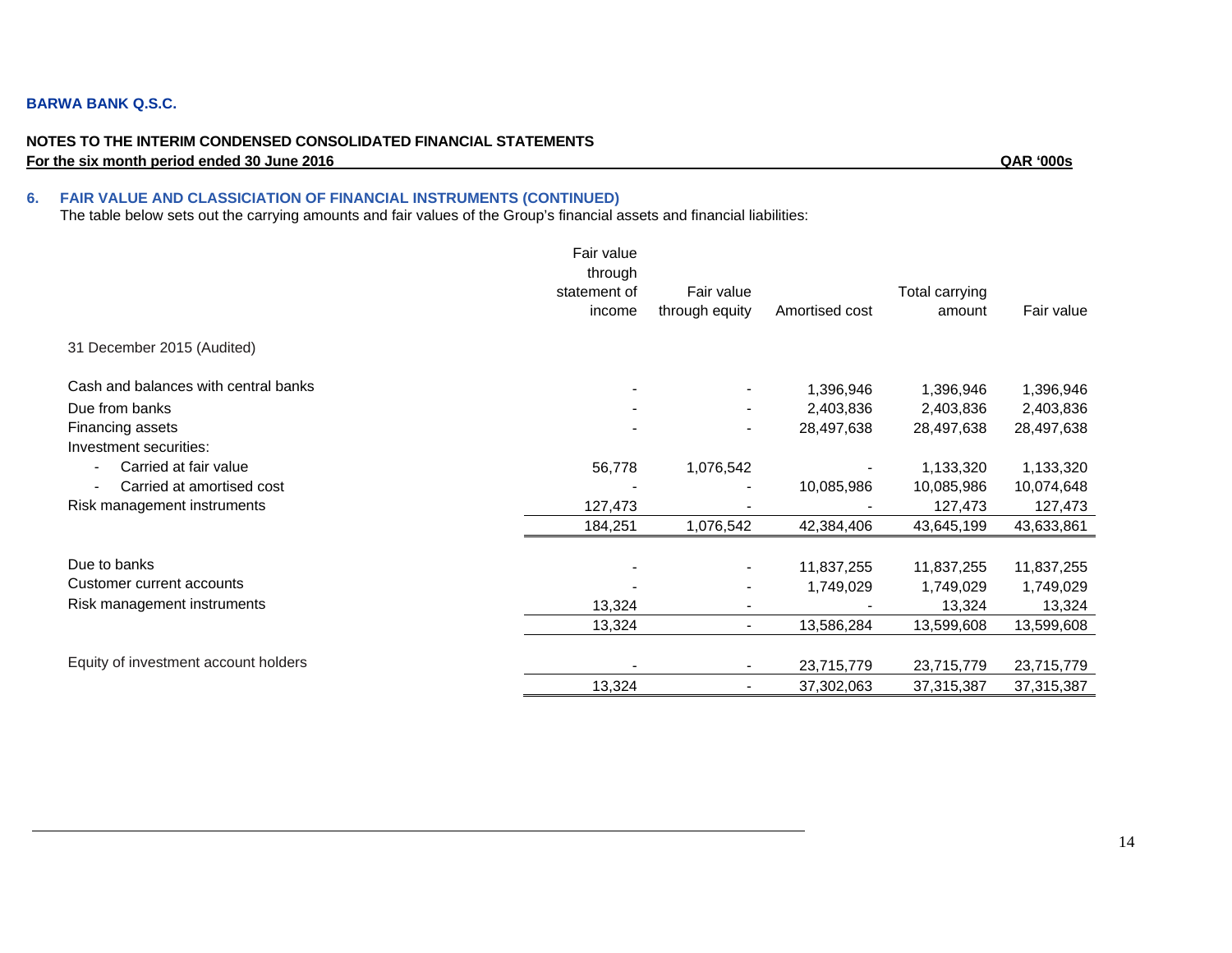## **NOTES TO THE INTERIM CONDENSED CONSOLIDATED FINANCIAL STATEMENTS For the six month period ended 30 June 2016 CAR '000s' QAR '000s' QAR** '000s'

## **6. FAIR VALUE AND CLASSICIATION OF FINANCIAL INSTRUMENTS (CONTINUED)**

The table below analyses financial instruments measured at fair value at the end of the reporting period, by the level in the fair value hierarchy into which the fair value measurement is categorised:

|                                             | Level 1 | Level 2 | Level 3 | Total     |
|---------------------------------------------|---------|---------|---------|-----------|
| 30 June 2016 (Reviewed)                     |         |         |         |           |
| Risk management instruments (assets)        |         |         | 185,541 | 185,541   |
| Investment securities carried at fair value | 697,001 |         | 356,700 | 1,053,701 |
|                                             | 697,001 |         | 542,241 | 1,239,242 |
|                                             |         |         |         |           |
| Risk management instruments (liabilities)   |         |         | 53,482  | 53,482    |
|                                             |         |         | 53,482  | 53,482    |
| 31 December 2015 (Audited)                  |         |         |         |           |
| Risk management instruments (assets)        |         |         | 127,473 | 127,473   |
| Investment securities carried at fair value | 759,105 |         | 374,215 | 1,133,320 |
|                                             | 759,105 |         | 501,688 | 1,260,793 |
|                                             |         |         |         |           |
| Risk management instruments (liabilities)   |         |         | 13,324  | 13,324    |
|                                             |         |         | 13,324  | 13,324    |

The Group's accounting policies provide scope for assets and liabilities to be designated at inception into different accounting categories in certain circumstances:

- in classifying financial assets or liabilities as trading, the Group has determined that it meets the description of trading assets and liabilities set out in accounting policies.
- in designating financial assets or liabilities at fair value through Statement of Income, the Group has determined that it has met one of the criteria for this designation set out in accounting policies.

For the purpose of disclosure of fair value of financial assets and liabilities which are carried at amortised cost, the level 2 valuation method has been used except for the impaired financing assets for which level 3 valuation method has been used and quoted investment securities for which level 1 valuation method has been used.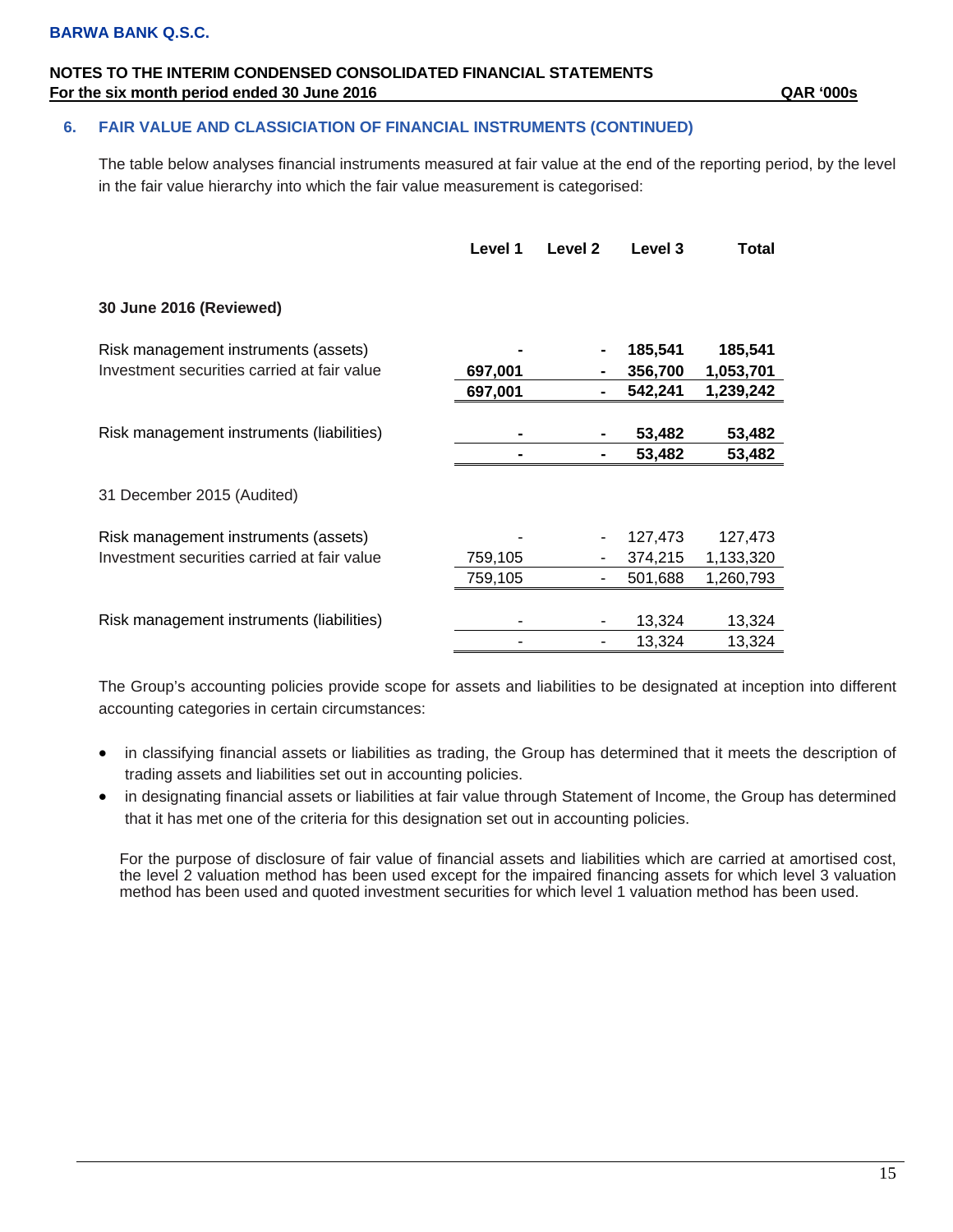## **NOTES TO THE INTERIM CONDENSED CONSOLIDATED FINANCIAL STATEMENTS For the six month period ended 30 June 2016 CAR '000s' QAR '000s' QAR** '000s'

## **7. CASH AND BALANCES WITH QATAR CENTRAL BANK**

|                         | 30 June    | 31 December |
|-------------------------|------------|-------------|
|                         | 2016       | 2015        |
|                         | (Reviewed) | (Audited)   |
| Cash                    | 202,293    | 152,938     |
| Cash reserve with QCB*  | 1,258,592  | 1,198,307   |
| Other balances with QCB | 121.270    | 45,701      |
|                         | 1,582,155  | 396,946, ا  |

\*The cash reserve with QCB is not available for use in the Group's day to day operations.

## **8. DUE FROM BANKS**

|                               | 30 June<br>2016<br>(Reviewed) | 31 December<br>2015<br>(Audited) |
|-------------------------------|-------------------------------|----------------------------------|
| Current accounts              | 155,766                       | 1,065,770                        |
| Wakala placements with banks  | 647,297                       | 350,676                          |
| Mudaraba placements           | 92,933                        | 134,481                          |
| Commodity murabaha receivable | 927,189                       | 852,909                          |
|                               | 1,823,185                     | 2,403,836                        |

#### **9. FINANCING ASSETS (a) By type**

**30 June 2016 (Reviewed)** 31 December 2015 (Audited) Murabaha **4,382,174** 3,617,995 Murabaha commodity **17,534,343** 18,233,095 Musawama **2,075,357** 2,210,988 Istisna'a **368,227** 868,795 Ijarah Muntahia Bittamleek **6,904,344** 4,896,103 Cards **59,566** 41,430 Acceptances **454,795** 448,666 Others **3,791** 4,444 Total financing assets **31,782,597** 30,321,516 Less: Deferred profit **1,235,567** 1,409,839 Provision for impairment on financing assets – Specific **353,629** 356,259 Provision for impairment on financing assets – Collective **26,095** 26,095 Suspended profit related to non-performing financing assets **30,825** 31,685 Net financing assets **30,136,481** 28,497,638

The total non-performing financing assets at 30 June 2016 amounted to QAR 407 million, representing 1.3% of the net financing assets (31 December 2015: QAR 401 million, representing 1.4%).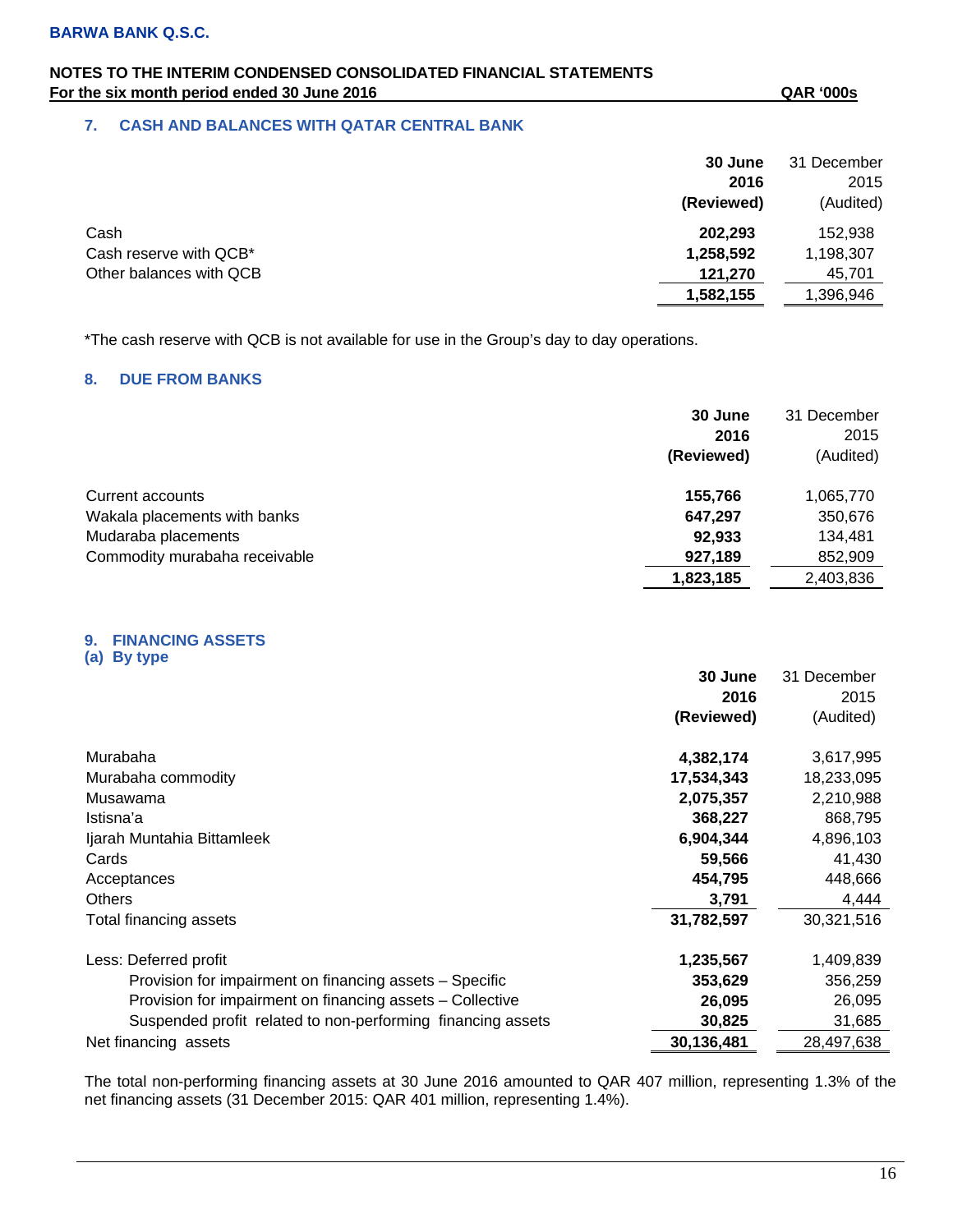## **NOTES TO THE INTERIM CONDENSED CONSOLIDATED FINANCIAL STATEMENTS**  For the six month period ended 30 June 2016 **GAR** '000s

## **9. FINANCING ASSETS (CONTINUED)**

## **(b) Movement in the provision for impairment – specific on financing assets**

|                                      | 2016       | 2015       |
|--------------------------------------|------------|------------|
|                                      | (Reviewed) | (Reviewed) |
| Balance at 1 January                 | 356,259    | 364,225    |
| Provisions made during the period    | 21,455     | 12,160     |
| Recoveries during the period         | (24, 085)  | (19, 833)  |
|                                      | (2,630)    | (7,673)    |
| Written off during the period        |            | (5,273)    |
| Balance for the period ended 30 June | 353,629    | 351,279    |

## **10. INVESTMENT SECURITIES**

|                                                                     |         | 30 June 2016        |              |         | 31 December 2015    |                                |
|---------------------------------------------------------------------|---------|---------------------|--------------|---------|---------------------|--------------------------------|
|                                                                     |         | (Reviewed)          |              |         | (Audited)           |                                |
|                                                                     | Quoted  | <b>Unquoted</b>     | <b>Total</b> | Quoted  | Unquoted            | Total                          |
| Investments classified as fair value through<br>statement of income |         |                     |              |         |                     |                                |
| - Investments classified as held for trading:                       |         |                     |              |         |                     |                                |
| • equity-type investments                                           | 13,500  |                     | 13,500       | 10,910  |                     | 10,910                         |
| • debt-type investments                                             | 37,660  |                     | 37,660       | 45,868  |                     | 45,868                         |
|                                                                     | 51,160  |                     | 51,160       | 56,778  |                     | 56,778                         |
| Debt-type investments classified at<br>amortised cost               |         |                     |              |         |                     |                                |
| Fixed rate*                                                         |         | 2,033,073 6,487,782 | 8,520,855    |         | 2,520,193 7,443,803 | 9,963,996                      |
| Floating rate<br>۰                                                  | 121,990 |                     | 121,990      | 121,990 |                     | 121,990                        |
|                                                                     |         | 2,155,063 6,487,782 | 8,642,845    |         |                     | 2,642,183 7,443,803 10,085,986 |
| Equity-type investments classified as fair                          |         |                     |              |         |                     |                                |
| value through equity                                                | 645,841 | 356,700             | 1,002,541    | 702,327 | 374,215             | 1,076,542                      |
|                                                                     |         | 2,852,064 6,844,482 | 9,696,546    |         |                     | 3,401,288 7,818,018 11,219,306 |

\*Investments in unquoted debt-type instruments classified at amortised cost represent investments in the Qatar Government and other sovereign securities.

The cumulative change in fair value reserve of investments, during the period is as follows:

|                                                           | 2016       | 2015       |
|-----------------------------------------------------------|------------|------------|
|                                                           | (Reviewed) | (Reviewed) |
| Balance at 1 January                                      | (15, 430)  | (129)      |
| Net change in fair value                                  | 1,612      | (1,067)    |
| Impairment loss on investment securities                  | 4,344      |            |
| Share of associates and joint ventures fair value changes | 2,235      |            |
|                                                           | 8,191      | (1,067)    |
| Balance for the period ended 30 June                      | (7, 239)   | (1, 196)   |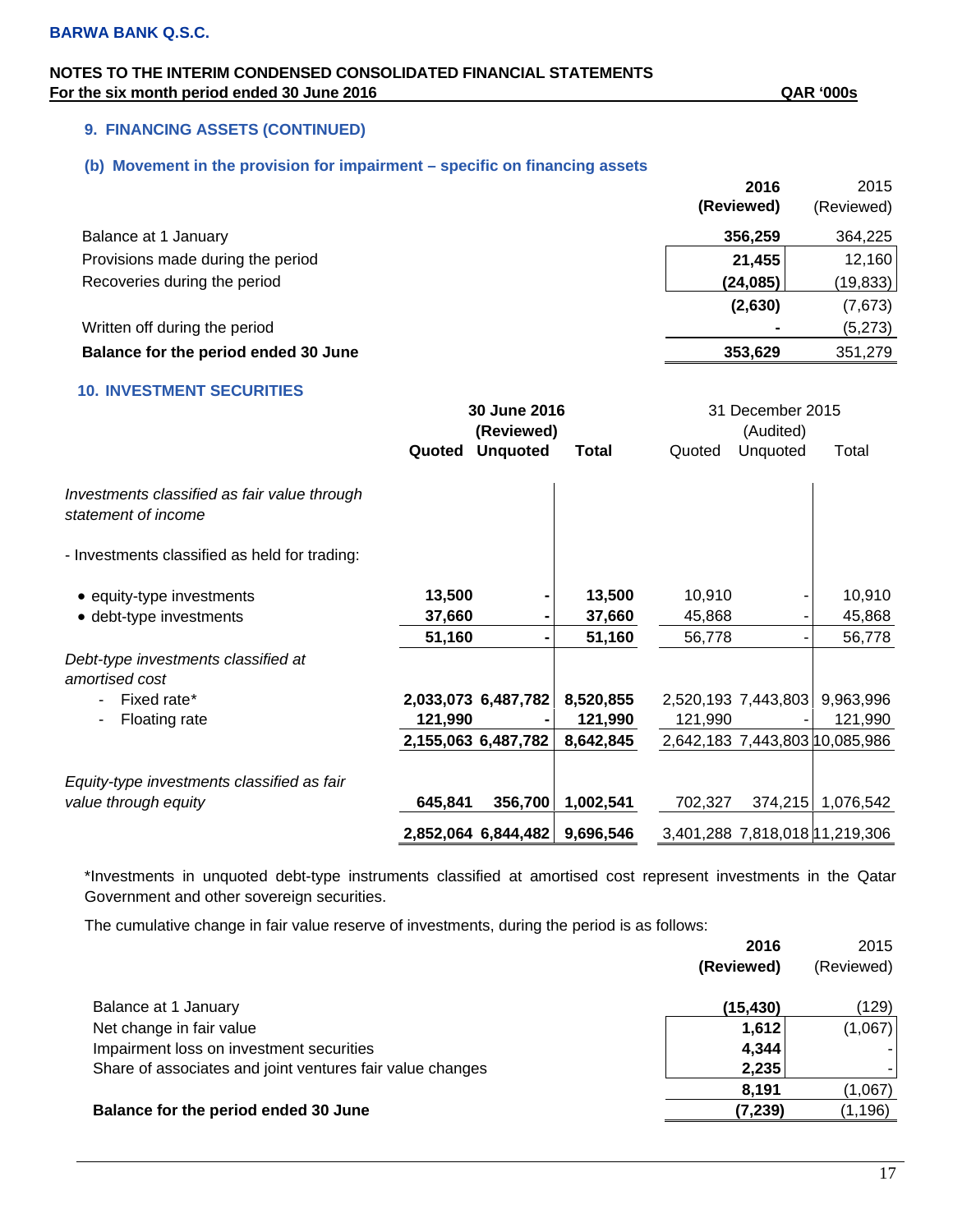## **NOTES TO THE INTERIM CONDENSED CONSOLIDATED FINANCIAL STATEMENTS**  For the six month period ended 30 June 2016 **GAR** '000s

#### **11. INVESTMENT IN ASSOCIATES AND JOINT VENTURES**

|                                                                     | 30 June<br>2016<br>(Reviewed) | 31 December<br>2015<br>(Audited) |
|---------------------------------------------------------------------|-------------------------------|----------------------------------|
| Balance at 1 January                                                | 299,717                       | 266,185                          |
| Share of results                                                    | 3,465                         | (13, 133)                        |
| Investments acquired during the period / year                       |                               | 51,030                           |
| Dividend received                                                   | (969)                         | (1,989)                          |
| Share of associates and joint ventures fair value changes           | 2,235                         | (1,691)                          |
| Share of associates and joint ventures currency translation reserve | (2,716)                       | (814)                            |
| Other movements                                                     |                               | 129                              |
|                                                                     | 301,732                       | 299,717                          |

## **12. DUE TO BANKS**

|                             | 30 June    | 31 December    |
|-----------------------------|------------|----------------|
|                             | 2016       | 2015           |
|                             | (Reviewed) | (Audited)      |
| Current accounts            | 4          | $\overline{4}$ |
| Commodity Murabaha payable* | 3,386,054  | 2,133,382      |
| Wakala payable              | 7,489,135  | 9,703,869      |
|                             | 10,875,193 | 11,837,255     |

\*This represents amounts held under repurchase agreements amounting to QAR 1,646mn (2015: QAR 1,497mn).

## **13. EQUITY OF INVESTMENT ACCOUNT HOLDERS**

|                                                                               | 30 June    | 31 December |
|-------------------------------------------------------------------------------|------------|-------------|
|                                                                               | 2016       | 2015        |
|                                                                               | (Reviewed) | (Audited)   |
| Investment account holders balance before share of profit (a)                 | 22,782,734 | 23,648,943  |
| Distributable profits to investment account holders for the period / year (b) | 253,920    | 325,837     |
| Profit already distributed during the period / year                           | (169,790)  | (257,030)   |
| Profit payable to investment account holders                                  | 84,130     | 68,807      |
| Share in fair value reserve                                                   | (1,971)    | (1, 971)    |
| Total investment account holders balance                                      | 22,864,893 | 23,715,779  |
| By type:                                                                      |            |             |
| Saving accounts                                                               | 2,633,734  | 2,471,020   |
| Call accounts                                                                 | 311,422    | 482,387     |
| Term accounts                                                                 | 19,837,578 | 20,695,536  |
| Total (a)                                                                     | 22,782,734 | 23,648,943  |
|                                                                               |            |             |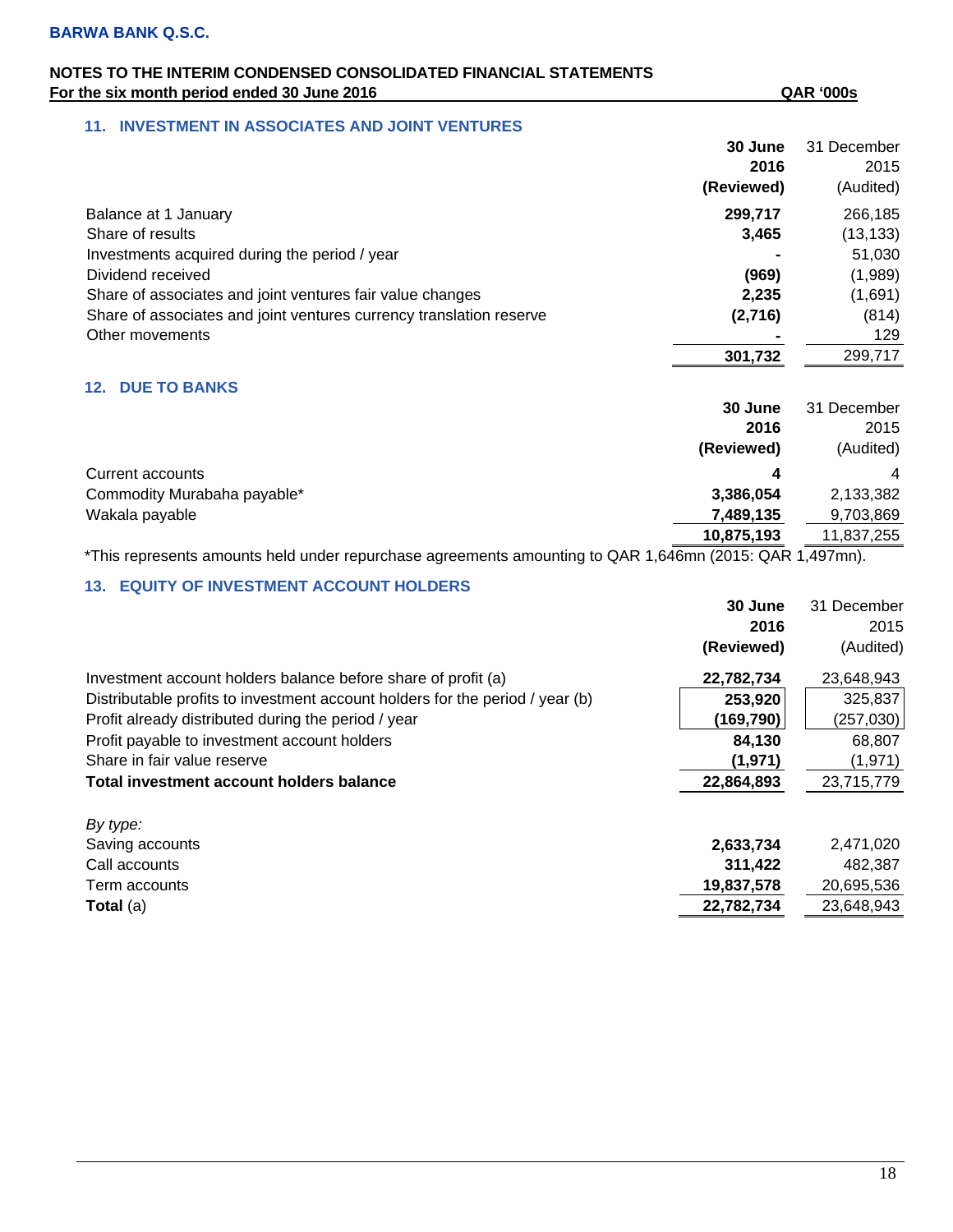## **NOTES TO THE INTERIM CONDENSED CONSOLIDATED FINANCIAL STATEMENTS For the six month period ended 30 June 2016 QAR '000s**

#### **13. EQUITY OF INVESTMENT ACCOUNT HOLDERS (CONTINUED)**

|                          | For the six month period ended |              |
|--------------------------|--------------------------------|--------------|
|                          | 30 June 2016                   | 30 June 2015 |
| Net return breakup:      | (Reviewed)                     | (Reviewed)   |
| Saving accounts          | 22,214                         | 14,551       |
| Call accounts            | 1,323                          | 1,484        |
| Term accounts - 1 month  | 71.675                         | 49,030       |
| Term accounts - 3 month  | 62,235                         | 21,336       |
| Term accounts - 6 month  | 32,719                         | 26,996       |
| Term accounts - 9 month  | 250                            | 1,571        |
| Term accounts - 12 month | 63,504                         | 27,221       |
| <b>Total</b> (b)         | 253,920                        | 142,189      |

#### **14. OWNERS' EQUITY**

#### **(a) Share capital**

|                        |            | <b>Ordinary shares</b> |
|------------------------|------------|------------------------|
| In thousands of shares | 30 June    | 31 December            |
|                        | 2016       | 2015                   |
|                        | (Reviewed) | (Audited)              |
| In issue at            | 300,000    | 300,000                |

At 30 June 2016, the authorised share capital comprised 400,000 thousand ordinary shares (31 December 2015: 400,000 thousand), having a par value of QAR 10 each share. Out of this authorised capital 300,000 thousand ordinary shares (31 December 2015: 300,000 thousand) are issued and fully paid.

#### **(b) Legal reserve**

In accordance with QCB Law No.13 of 2012 and the Memorandum and Articles of Association of the Bank, 20% of net profit attributable to the owners of the Bank for the year is required to be transferred to the reserve until the legal reserve equals 100% of the paid up share capital. This reserve is not available for distribution except in circumstances specified in Qatar Commercial Companies Law and after QCB approval. As at 31 December 2015, legal reserve balance was QAR 2,097.7 million. No further transfer has been made for the six month period ended 30 June 2016 as the Bank transfers the required amount at the year-end. The legal reserve includes the share premium received on issuance of new shares in accordance with Qatar Commercial Companies Law.

#### **(c) Treasury shares**

Treasury shares represent ordinary shares of Barwa Bank with nominal value of QAR 10 each. Treasury shares are presented as a deduction from equity.

#### **(d) Risk reserve**

In accordance with Qatar Central Bank regulations, a risk reserve should be created to cover contingencies on both the public and private sector financing assets, with a minimum requirement of 2.5% of the total private sector exposure granted by the Group inside and outside Qatar after the exclusion of the specific provisions and profit in suspense. The finance provided to/or secured by the Ministry of Finance – State of Qatar and finance against cash guarantees are excluded from the gross direct finance. As at 31 December 2015, risk reserve balance was QAR 617.8 million. No further transfer has been made for the six month period ended 30 June 2016 as the Bank transfers the required amount at the year-end.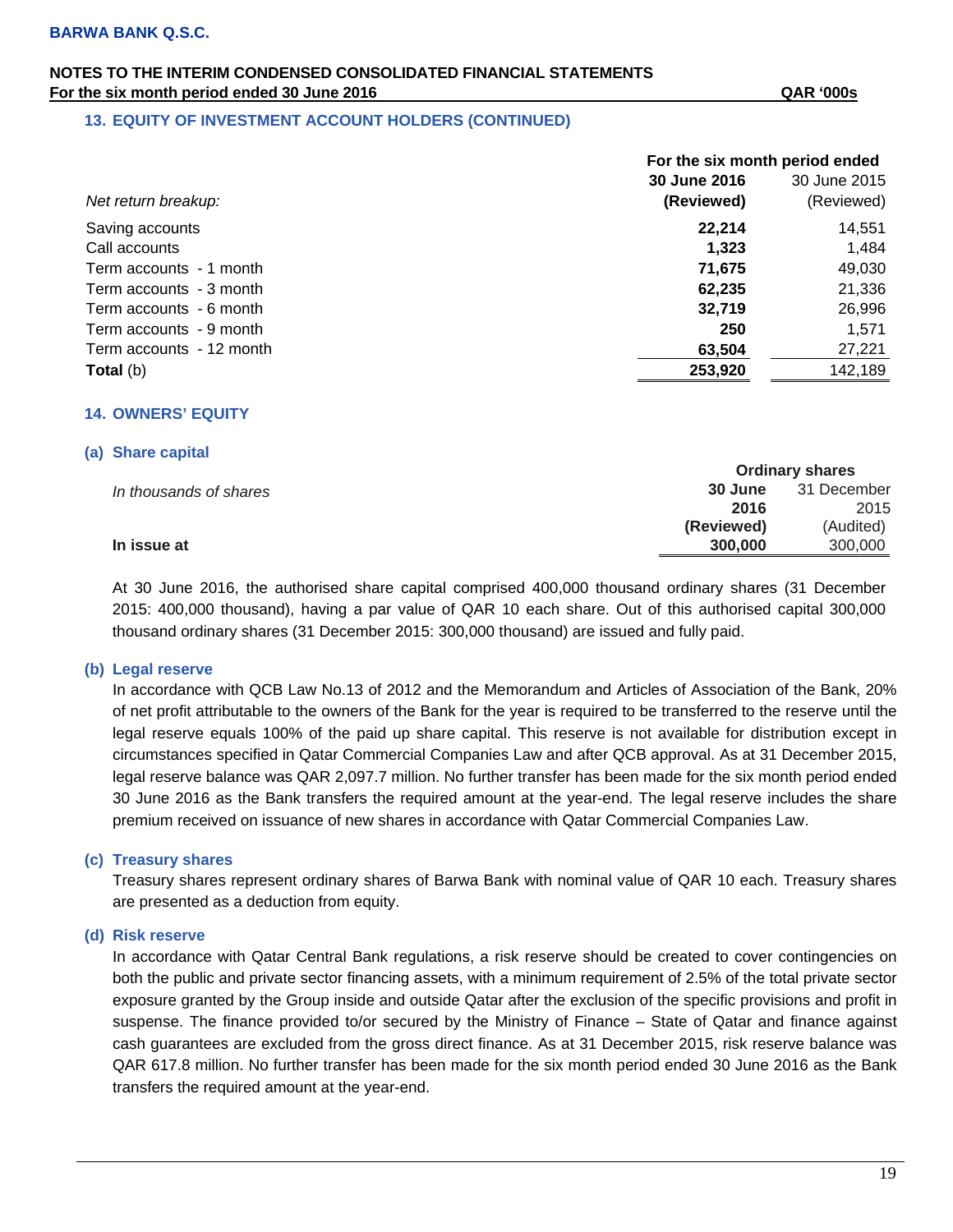## **NOTES TO THE INTERIM CONDENSED CONSOLIDATED FINANCIAL STATEMENTS For the six month period ended 30 June 2016 QAR '000s**

#### **14. OWNERS' EQUITY (CONTINUED)**

#### **(e) Other reserves**

In accordance with Qatar Central Bank regulations, income recognised from the share of profit from associates is not available for distribution, except to the extent of dividend received from the associates and joint ventures, and should be transferred to a separate reserve account in Owners' equity. Further, the Bank has set aside QAR 100 million in 2015 (2014: QAR 100 million) as a contingency reserve from retained earnings to protect the Group from any future losses that may arise from any unforeseen events on recommendation of the Board of Directors. As at 31 December 2015, other reserve balance was QAR 427.0 million. No further transfer has been made for the six month period ended 30 June 2016 as the Bank transfers the required amount at yearend.

#### **(f) Dividend**

The Board of Directors in their meeting held on 4 February 2016 proposed a cash dividend of 10% (2014: 10%) of the paid up share capital amounting to QAR 296.2 million – QAR 1.0 per share (2014: QAR 1.0 per share), which was subsequently approved for distribution at the Annual General Meeting of the shareholders of the Bank held on 25 April 2016.

#### **15. CONTINGENT LIABILITIES AND COMMITMENTS**

|              |                                   | 30 June    | 31 December |
|--------------|-----------------------------------|------------|-------------|
|              |                                   | 2016       | 2015        |
|              |                                   | (Reviewed) | (Audited)   |
| a)           | <b>Contingent liabilities</b>     |            |             |
|              | Unused credit facilities          | 12,194,238 | 12,404,330  |
|              | Guarantees                        | 7,339,164  | 6,699,523   |
|              | Letters of credit                 | 2,576,551  | 2,596,110   |
|              |                                   | 22,109,953 | 21,699,963  |
| $\mathbf{b}$ | <b>Commitments</b>                |            |             |
|              | Profit rate swaps                 | 1,543,129  | 1,549,185   |
|              | Other risk management instruments | 6,547,839  | 5,012,592   |
|              |                                   | 8,090,968  | 6,561,777   |

#### **Unused credit facilities**

Commitments to extend credit represent contractual commitments to make financings and revolving credits. Since commitments may expire without being drawn upon, the total contractual amounts do not necessarily represent future cash requirements.

#### **Guarantees and Letters of credit**

Guarantees and letters of credit commit the Group to make payments on behalf of customers in the event of a specific event. Guarantees and standby letters of credit carry the same credit risk as financings.

#### **Lease commitments**

Non-cancellable operating lease rentals payable within one year are QAR 28.8 million (31 December 2015: QAR 29.1 million). The Group leases a number of branches and office premises under operating leases.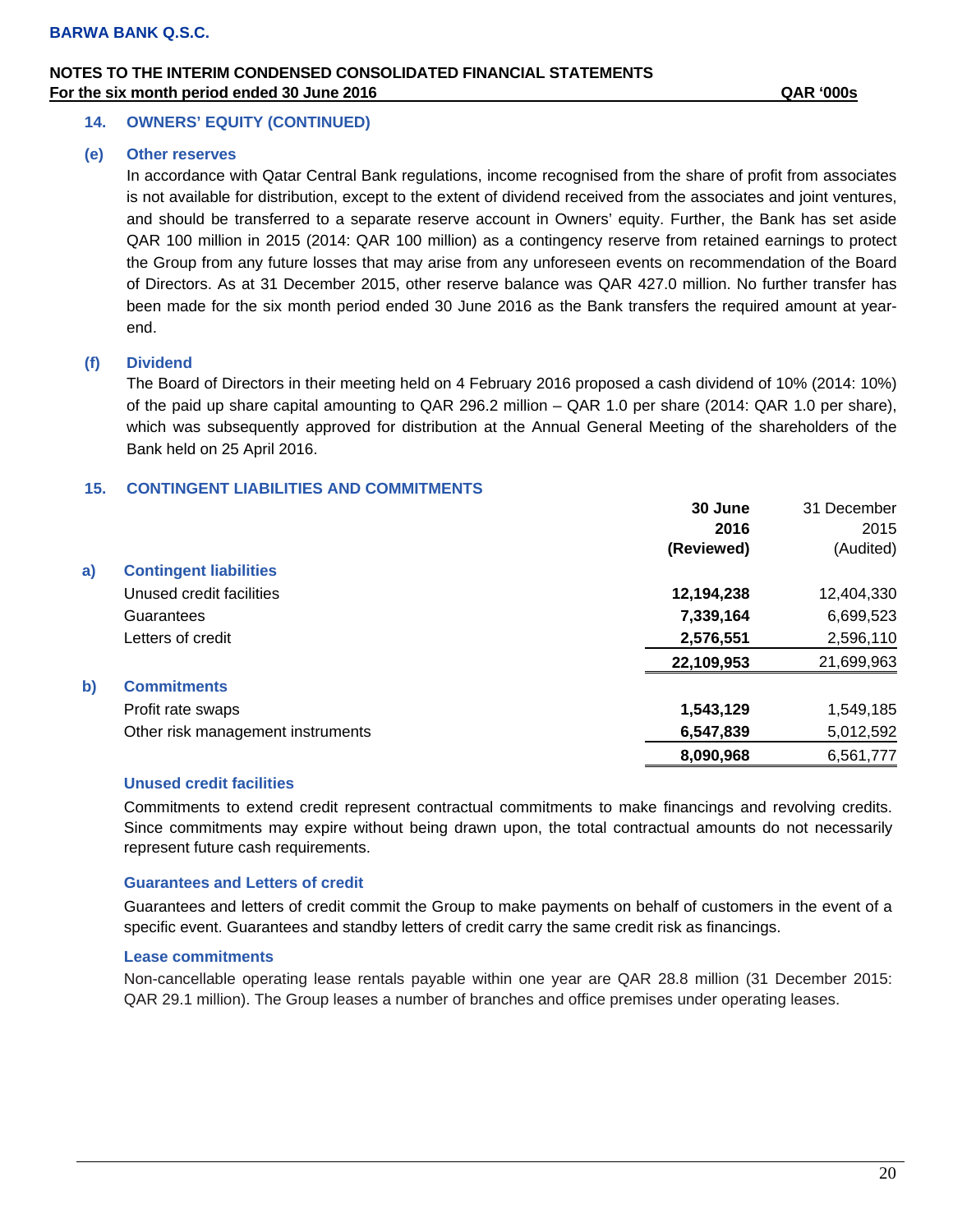## **NOTES TO THE INTERIM CONDENSED CONSOLIDATED FINANCIAL STATEMENTS For the six month period ended 30 June 2016 QAR '000s**

## **16. BASIC AND DILUTED EARNINGS PER SHARE**

Earnings per share are calculated by dividing the net profit for the period attributable to the equity holders of the Bank by the weighted average number of ordinary shares in issue during the period.

|                                                      | For the three month<br>period ended |            | For the six month<br>period ended |            |
|------------------------------------------------------|-------------------------------------|------------|-----------------------------------|------------|
|                                                      | 30 June                             | 30 June    | 30 June                           | 30 June    |
|                                                      | 2016                                | 2015       | 2016                              | 2015       |
|                                                      | (Reviewed)                          | (Reviewed) | (Reviewed)                        | (Reviewed) |
| Net profit for the period attributable to the equity |                                     |            |                                   |            |
| holders of the Bank                                  | 200,898                             | 202,092    | 373,270                           | 410,710    |
| Weighted average number of outstanding shares        | 296,165                             | 296,165    | 296,165                           | 296,165    |
| Basic and diluted earning per share (QAR)            | 0.68                                | 0.68       | 1.26                              | 1.39       |
|                                                      |                                     |            |                                   |            |

#### **The weighted average number of shares have been calculated as follows:**

| Total number of shares                       | 300,000 | 300.000 | 300,000 | 300,000 |
|----------------------------------------------|---------|---------|---------|---------|
| Treasury shares                              | (3,835) | (3.835) | (3,835) | (3,835) |
| Weighted average number of shares at 30 June | 296.165 | 296,165 | 296,165 | 296.165 |

## **17. RELATED PARTIES**

Parties are considered to be related if one party has the ability to control the other party or exercise significant influence over the other party in making financial and operating decisions. Related parties include the significant owners and entities over which the Group and the owners exercise significant influence, directors and executive management of the Group.

The related party transactions and balances included in these interim condensed consolidated financial statements are as follows:

|                           | 30 June    | 31 December |
|---------------------------|------------|-------------|
|                           | 2016       | 2015        |
|                           | (Reviewed) | (Audited)   |
| Customer financing assets | 2,974,085  | 3,242,693   |
| Customer deposits         | 4,113,802  | 5,037,857   |

|                                          | For the six month period ended |              |  |
|------------------------------------------|--------------------------------|--------------|--|
|                                          | 30 June 2016                   | 30 June 2015 |  |
|                                          | (Reviewed)                     | (Reviewed)   |  |
| Compensation of key management personnel |                                |              |  |
| Salaries and other benefits              | 24.664                         | 23.906       |  |